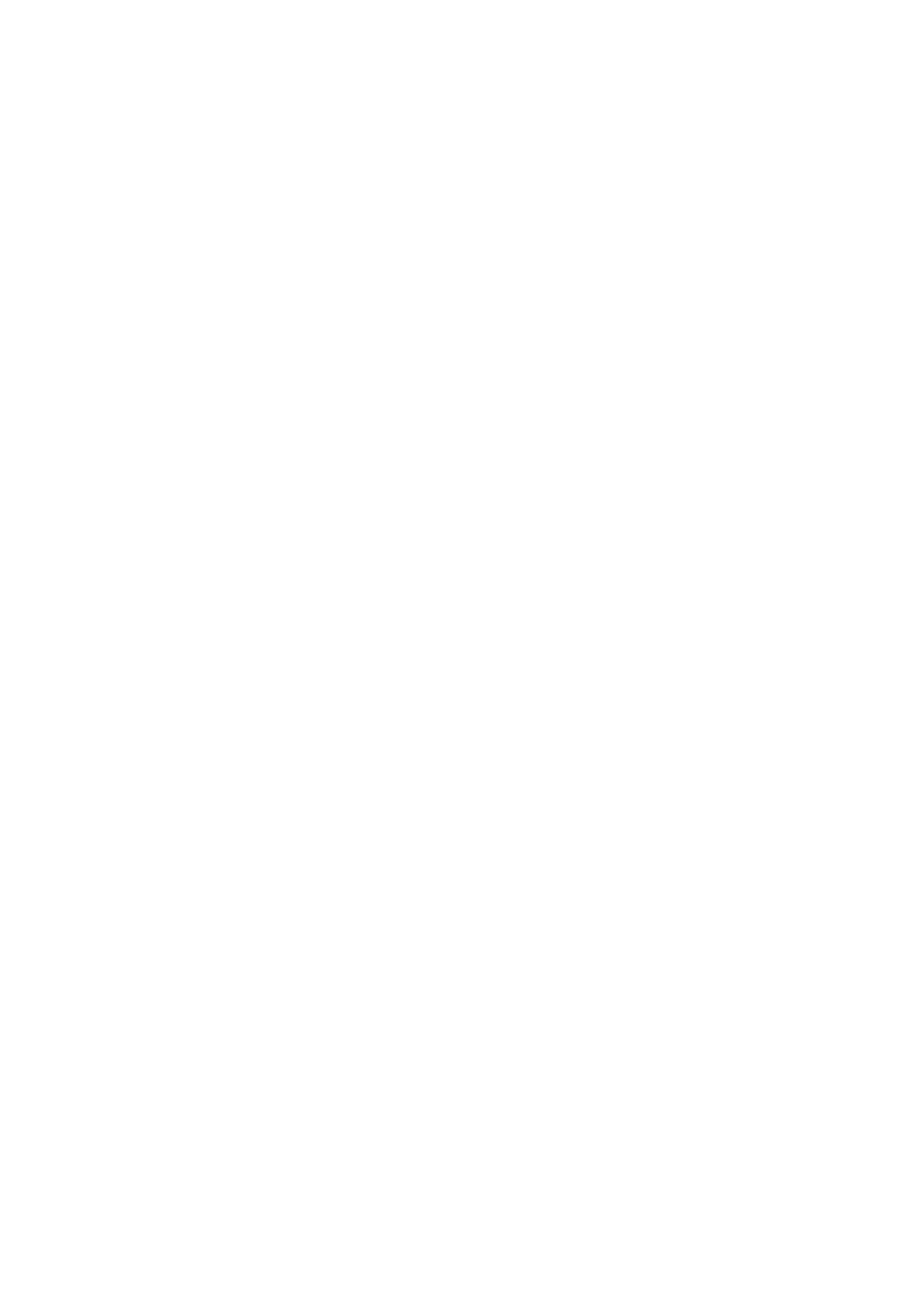# New Trends in Analysis and Geometry

Edited by

Ali Hussain Alkhaldi, Mohammed Kbiri Alaoui and Mohamed Amine Khamsi

Cambridge **Scholars** Publishing

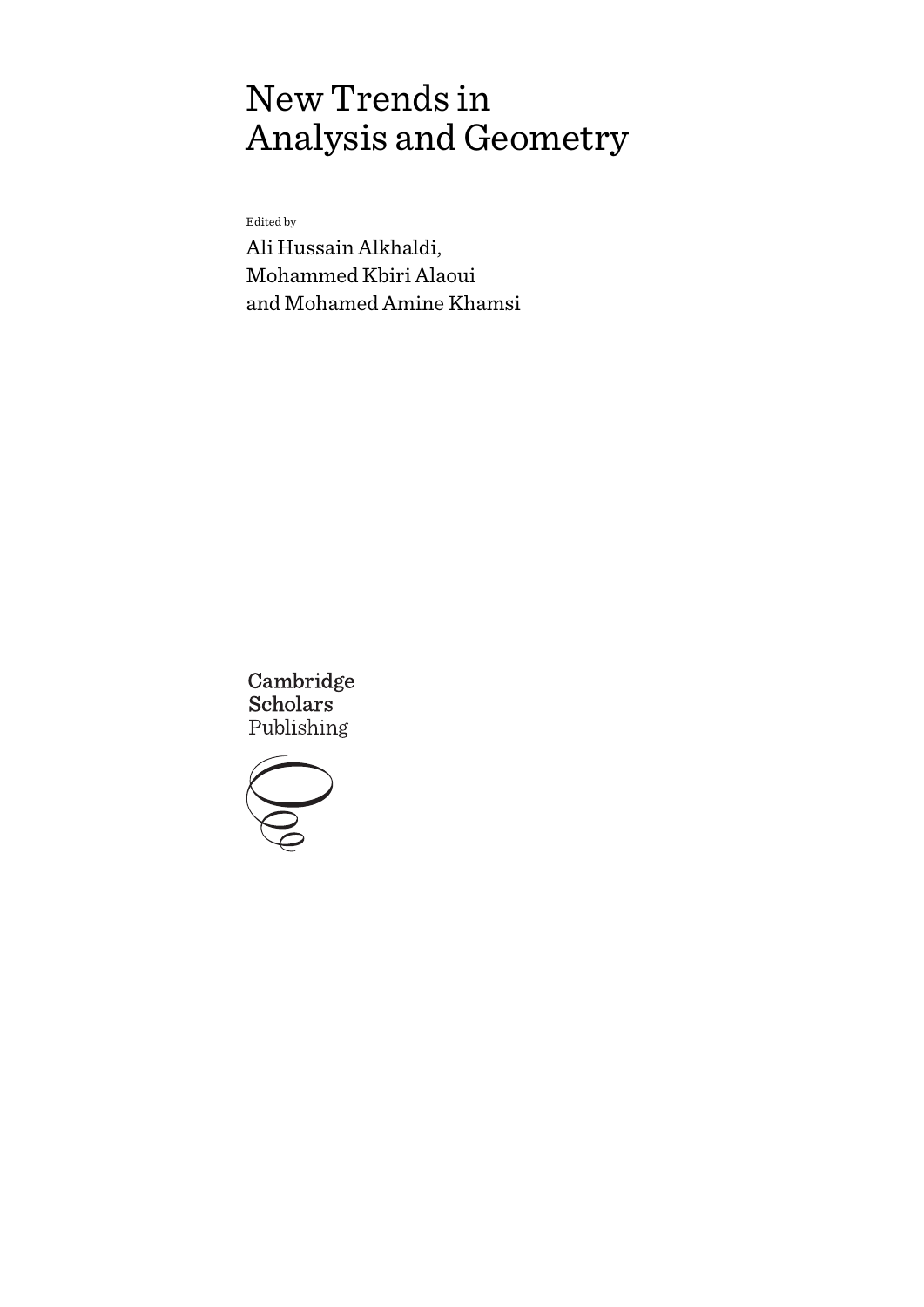New Trends in Analysis and Geometry

Edited by Ali Hussain Alkhaldi, Mohammed Kbiri Alaoui and Mohamed Amine Khamsi

This book first published 2020

Cambridge Scholars Publishing

Lady Stephenson Library, Newcastle upon Tyne, NE6 2PA, UK

British Library Cataloguing in Publication Data A catalogue record for this book is available from the British Library

Copyright © 2020 by Ali Hussain Alkhaldi, Mohammed Kbiri Alaoui, Mohamed Amine Khamsi and contributors

All rights for this book reserved. No part of this book may be reproduced, stored in a retrieval system, or transmitted, in any form or by any means, electronic, mechanical, photocopying, recording or otherwise, without the prior permission of the copyright owner.

ISBN (10): 1-5275-4563-6 ISBN (13): 978-1-5275-4563-2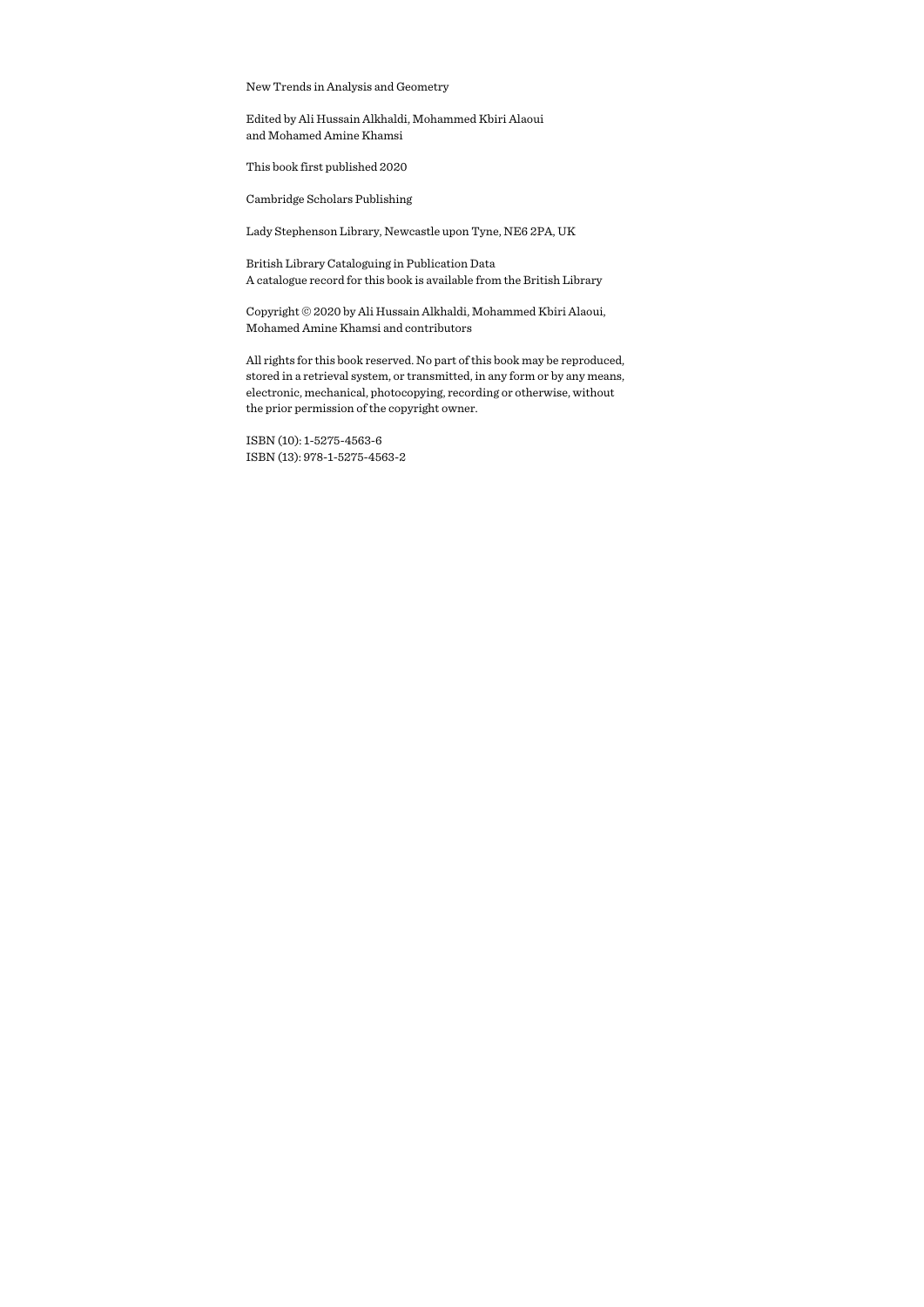# **Contents**

|                               | <b>Preface</b> |                     |                                                                                                                                                                                                                                                                                                                                                                                                                                                             |                |  |
|-------------------------------|----------------|---------------------|-------------------------------------------------------------------------------------------------------------------------------------------------------------------------------------------------------------------------------------------------------------------------------------------------------------------------------------------------------------------------------------------------------------------------------------------------------------|----------------|--|
| 1                             |                |                     | A voting system with a fixed point                                                                                                                                                                                                                                                                                                                                                                                                                          | 1              |  |
|                               |                |                     | C. de Kerchove and P. Van Dooren                                                                                                                                                                                                                                                                                                                                                                                                                            |                |  |
|                               | 1.1            |                     |                                                                                                                                                                                                                                                                                                                                                                                                                                                             | $\mathbf{1}$   |  |
|                               | 1.2.           |                     |                                                                                                                                                                                                                                                                                                                                                                                                                                                             | 3              |  |
|                               | 1.3            |                     | Weighted averages of votes                                                                                                                                                                                                                                                                                                                                                                                                                                  | $\overline{4}$ |  |
|                               | 1.4            | Extensions          | $\mathcal{L}(\mathcal{L}(\mathcal{L},\mathcal{L},\mathcal{L},\mathcal{L},\mathcal{L},\mathcal{L},\mathcal{L},\mathcal{L},\mathcal{L},\mathcal{L},\mathcal{L},\mathcal{L},\mathcal{L},\mathcal{L},\mathcal{L},\mathcal{L},\mathcal{L},\mathcal{L},\mathcal{L},\mathcal{L},\mathcal{L},\mathcal{L},\mathcal{L},\mathcal{L},\mathcal{L},\mathcal{L},\mathcal{L},\mathcal{L},\mathcal{L},\mathcal{L},\mathcal{L},\mathcal{L},\mathcal{L},\mathcal{L},\mathcal{$ | $\overline{7}$ |  |
|                               | 1.5            |                     |                                                                                                                                                                                                                                                                                                                                                                                                                                                             | 9              |  |
|                               | 1.6            |                     |                                                                                                                                                                                                                                                                                                                                                                                                                                                             | 11             |  |
|                               |                | <b>Bibliography</b> |                                                                                                                                                                                                                                                                                                                                                                                                                                                             | 15             |  |
| 2                             |                |                     | A priori regularity of parabolic partial differential equations                                                                                                                                                                                                                                                                                                                                                                                             | 17             |  |
| F. Berkemeier and D. A. Gomes |                |                     |                                                                                                                                                                                                                                                                                                                                                                                                                                                             |                |  |
|                               | 2.1            |                     |                                                                                                                                                                                                                                                                                                                                                                                                                                                             | 17             |  |
|                               | 2.2            |                     |                                                                                                                                                                                                                                                                                                                                                                                                                                                             | 20             |  |
|                               |                | 2.2.1               | Integrability conditions on the divergence of the ad-                                                                                                                                                                                                                                                                                                                                                                                                       |                |  |
|                               |                |                     |                                                                                                                                                                                                                                                                                                                                                                                                                                                             | 21             |  |
|                               |                | 2.2.2               | Integrability conditions on the advection                                                                                                                                                                                                                                                                                                                                                                                                                   | 23             |  |
|                               |                | 2.2.3               | The adjoint method $\ldots \ldots \ldots \ldots \ldots$                                                                                                                                                                                                                                                                                                                                                                                                     | 26             |  |
|                               | 2.3            |                     | The heat equation $\ldots \ldots \ldots \ldots \ldots \ldots \ldots$                                                                                                                                                                                                                                                                                                                                                                                        | 28             |  |
|                               |                | 2.3.1               |                                                                                                                                                                                                                                                                                                                                                                                                                                                             | 28             |  |
|                               |                | 2.3.2               | Entropy methods $\ldots \ldots \ldots \ldots \ldots \ldots$                                                                                                                                                                                                                                                                                                                                                                                                 | 30             |  |
|                               |                | 2.3.3               | On logarithmic Sobolev inequalities and hypercon-                                                                                                                                                                                                                                                                                                                                                                                                           |                |  |
|                               |                |                     |                                                                                                                                                                                                                                                                                                                                                                                                                                                             | 31             |  |
|                               |                |                     | 2.3.3.1<br>Estimate curves                                                                                                                                                                                                                                                                                                                                                                                                                                  | 34             |  |
|                               | 2.4            |                     | The porous media equation $\ldots \ldots \ldots \ldots \ldots \ldots$                                                                                                                                                                                                                                                                                                                                                                                       | 36             |  |
|                               |                | 2.4.1               | Estimate methods revisited                                                                                                                                                                                                                                                                                                                                                                                                                                  | 37             |  |
|                               |                | 2.4.2               | Barenblatt solutions<br>.                                                                                                                                                                                                                                                                                                                                                                                                                                   | 38             |  |
|                               |                | 2.4.3               | Comparison with previous work $\dots \dots \dots$                                                                                                                                                                                                                                                                                                                                                                                                           | 38             |  |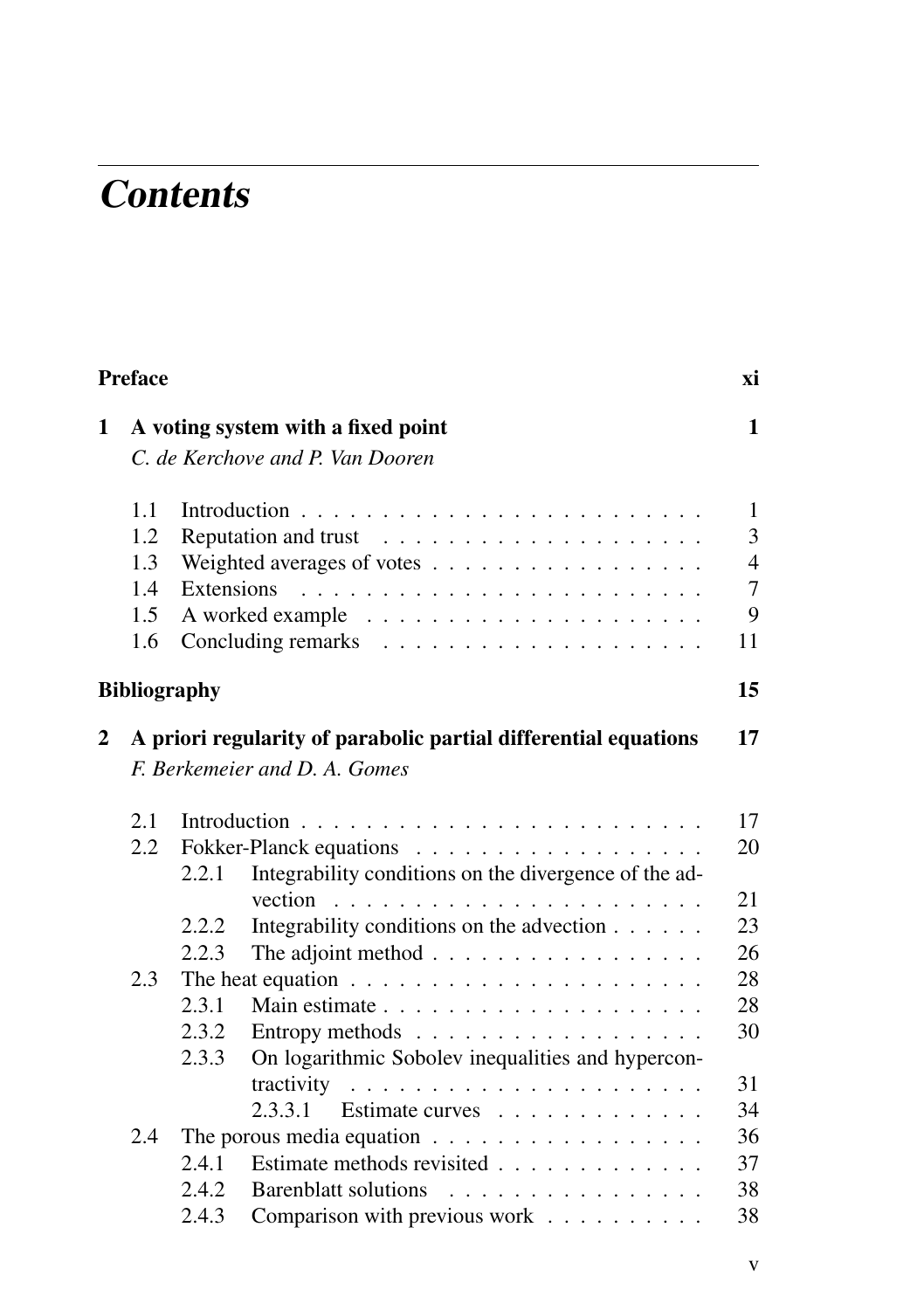| V1 | Contents |
|----|----------|
|    |          |

|   | 2.5                                    | Periodic solutions of the porous media equation<br>2.4.4<br>Differential inequalities<br>.                                                                                                                                                                                                                         | 39<br>40                                              |
|---|----------------------------------------|--------------------------------------------------------------------------------------------------------------------------------------------------------------------------------------------------------------------------------------------------------------------------------------------------------------------|-------------------------------------------------------|
|   |                                        | <b>Bibliography</b>                                                                                                                                                                                                                                                                                                | 43                                                    |
| 3 |                                        | Degenerate elliptic equations and sum operators<br>G. Di Fazio, M. S. Fanciullo, and P. Zamboni                                                                                                                                                                                                                    | 45                                                    |
|   | 3.1<br>3.2<br>3.3                      | Sum operators and underlying geometry $\dots \dots \dots$<br>Harnack inequality for linear and quasilinear degenerate el-                                                                                                                                                                                          | 45<br>47                                              |
|   | 3.4<br>3.5                             | liptic equations $\ldots \ldots \ldots \ldots \ldots \ldots \ldots$<br>Degenerate equations under controlled growth<br>3.3.1<br>3.3.2<br>Degenerate equations under natural growth<br>Continuity of solutions for linear degenerate equations<br>$\sim$<br>Smoothness for non linear degenerate elliptic equations | 54<br>54<br>62<br>68<br>70                            |
|   |                                        | <b>Bibliography</b>                                                                                                                                                                                                                                                                                                | 77                                                    |
| 4 |                                        | Sobolev embeddings for spaces of Musielak-Orlicz type<br>J. Lang and O. Méndez                                                                                                                                                                                                                                     | 81                                                    |
|   | 4.1<br>4.2<br>4.3<br>4.4<br>4.5<br>4.6 | Introduction and historical context<br>Sobolev-type embeddings<br>4.3.1<br>The Matuszewska-Orlicz index of a Musielak-Orlicz func-<br>tion<br>Soblev embedding for spaces of Musielak-Orlicz type<br>The eigenvalue problem for the $p$ -Laplacian $\ldots$ .<br>4.6.1<br><b>Bibliography</b>                      | 81<br>82<br>85<br>87<br>90<br>92<br>100<br>105<br>109 |
| 5 |                                        | The wave equation with non-standard linearities<br>S. A. Messaoudi and A. A. Talahmeh                                                                                                                                                                                                                              | 111                                                   |
|   | 5.1                                    | Definitions and preliminaries<br>The variable-exponent Lebesgue spaces<br>5.1.1<br>5.1.2<br>The variable-exponent Sobolev spaces<br>Blow-up for the wave equation with variable-<br>5.1.3<br>exponent nonlinearity                                                                                                 | 112<br>112<br>116<br>118                              |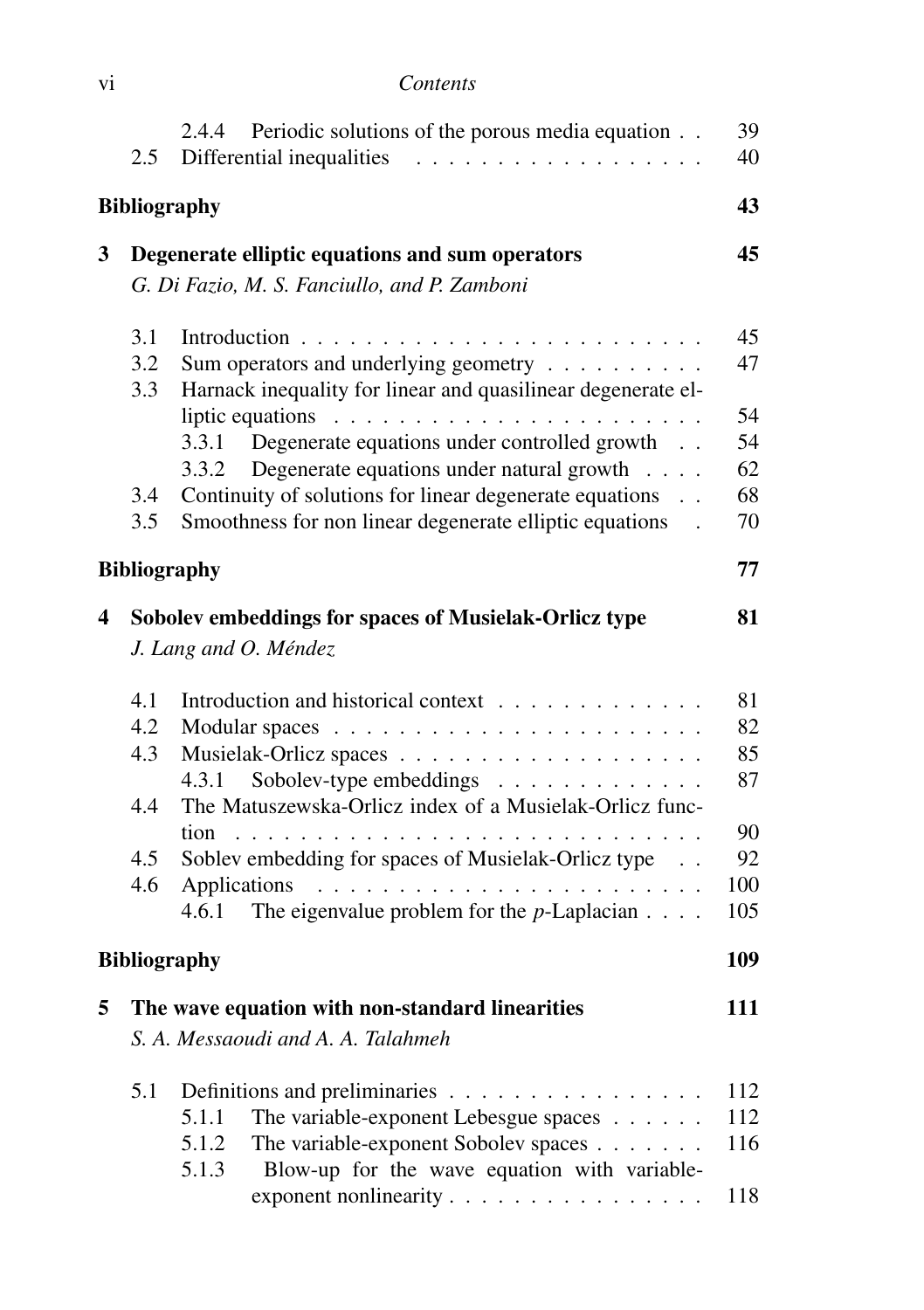| Contents | V11 |
|----------|-----|
|          |     |

|   |                     | 5.1.4<br>Stability of the wave equation with variable-                                         | 120        |
|---|---------------------|------------------------------------------------------------------------------------------------|------------|
|   | 5.2                 | A viscoelastic wave equation                                                                   | 126        |
|   |                     | 5.2.1                                                                                          | 126        |
|   |                     | 5.2.2<br>Decay of the solution                                                                 | 127        |
|   | <b>Bibliography</b> |                                                                                                | 131        |
| 6 |                     | Recent advances on geometrical properties of the variable ex-                                  |            |
|   |                     | ponent spaces $\ell_{p(.)}$<br>M. Kbiri Alaoui and M. A. Khamsi                                | 137        |
|   |                     |                                                                                                |            |
|   | 6.1                 | Introduction                                                                                   | 138        |
|   | 6.2                 | Modular vector spaces $\ell_{p(.)}$                                                            | 139        |
|   | 6.3                 | Modular uniform convexity                                                                      | 141        |
|   | 6.4                 | Modular uniform convexity in $\ell_{p(.)}$                                                     | 143        |
|   | 6.5                 |                                                                                                | 149        |
|   | <b>Bibliography</b> |                                                                                                | 161        |
| 7 |                     | Variational inequalities under the global NPC condition                                        | 165        |
|   |                     | P. Chaipunya                                                                                   |            |
|   | 7.1                 |                                                                                                | 165        |
|   | 7.2                 |                                                                                                | 168        |
|   |                     | The global NPC condition<br>7.2.1                                                              | 168        |
|   |                     | 7.2.2                                                                                          | 170        |
|   |                     | 7.2.3                                                                                          | 171        |
|   | 7.3                 | 7.2.4<br>Space of directions and tangent cones                                                 | 172<br>173 |
|   | 7.4                 | First-order properties of convex functions<br>Vector fields and their variational inequalities | 178        |
|   |                     | 7.4.1<br>Subdifferential as a vector field                                                     | 178        |
|   |                     | Variational inequalities and equilibrium problems.<br>7.4.2                                    | 179        |
|   | 7.5                 |                                                                                                | 182        |
|   | 7.6                 | Proximal algorithms                                                                            | 184        |
|   | <b>Bibliography</b> |                                                                                                | 189        |
| 8 |                     | Motion factorization and bond theory in hyperbolic kinematics 193                              |            |
|   |                     | D. F. Scharler and H. P. Schröcker                                                             |            |
|   | 8.1                 | Introduction                                                                                   | 193        |
|   | 8.2                 | Split quaternions and hyperbolic geometry                                                      | 195        |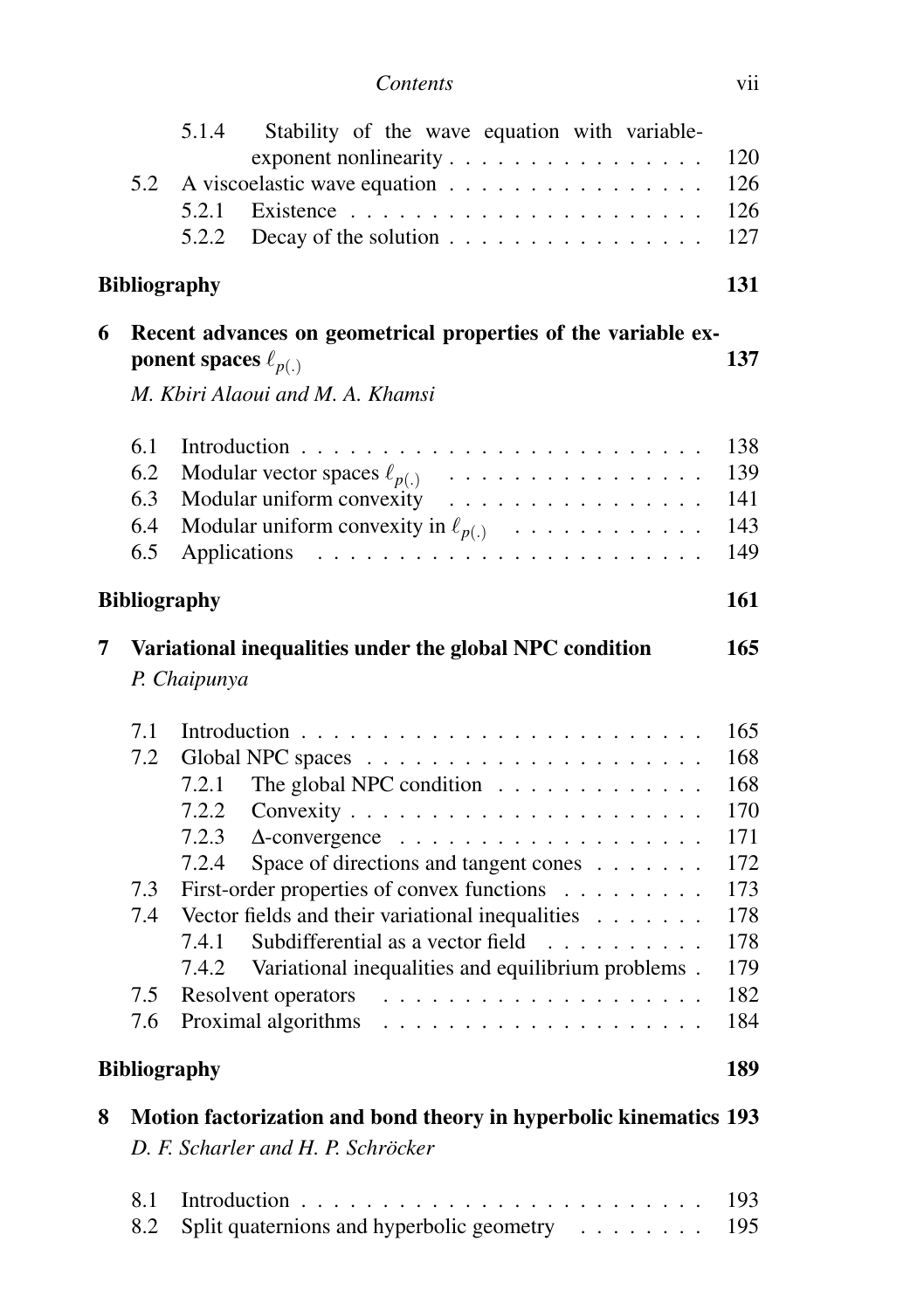| .<br><b>V111</b> | Contents |
|------------------|----------|
|                  |          |

|   |                     | 8.2.1       | Split quaternion basics                                                                                                                                                                                                                                                                                                                                                                                                                                                             | 195 |
|---|---------------------|-------------|-------------------------------------------------------------------------------------------------------------------------------------------------------------------------------------------------------------------------------------------------------------------------------------------------------------------------------------------------------------------------------------------------------------------------------------------------------------------------------------|-----|
|   |                     | 8.2.2       | Hyperbolic geometry                                                                                                                                                                                                                                                                                                                                                                                                                                                                 | 196 |
|   | 8.3                 |             | Motion factorization<br>$\mathcal{L}(\mathcal{L}(\mathcal{L},\mathcal{L},\mathcal{L},\mathcal{L},\mathcal{L},\mathcal{L},\mathcal{L},\mathcal{L},\mathcal{L},\mathcal{L},\mathcal{L},\mathcal{L},\mathcal{L},\mathcal{L},\mathcal{L},\mathcal{L},\mathcal{L},\mathcal{L},\mathcal{L},\mathcal{L},\mathcal{L},\mathcal{L},\mathcal{L},\mathcal{L},\mathcal{L},\mathcal{L},\mathcal{L},\mathcal{L},\mathcal{L},\mathcal{L},\mathcal{L},\mathcal{L},\mathcal{L},\mathcal{L},\mathcal{$ | 198 |
|   |                     | 8.3.1       | Split quaternion polynomials                                                                                                                                                                                                                                                                                                                                                                                                                                                        | 199 |
|   |                     | 8.3.2       | Factorization theory                                                                                                                                                                                                                                                                                                                                                                                                                                                                | 200 |
|   | 8.4                 | Bond theory |                                                                                                                                                                                                                                                                                                                                                                                                                                                                                     | 206 |
|   |                     | 8.4.1       | Definition of hyperbolic bonds                                                                                                                                                                                                                                                                                                                                                                                                                                                      | 207 |
|   |                     | 8.4.2       | Properties and examples                                                                                                                                                                                                                                                                                                                                                                                                                                                             | 208 |
|   | 8.5                 |             |                                                                                                                                                                                                                                                                                                                                                                                                                                                                                     | 213 |
|   | <b>Bibliography</b> |             |                                                                                                                                                                                                                                                                                                                                                                                                                                                                                     | 215 |
| 9 |                     |             | Sydpoints and parabolas in relativistic linear algebra and uni-                                                                                                                                                                                                                                                                                                                                                                                                                     |     |
|   |                     |             | versal hyperbolic geometry                                                                                                                                                                                                                                                                                                                                                                                                                                                          | 219 |
|   |                     |             | A. H. Alkhaldi and N. J. Wildberger                                                                                                                                                                                                                                                                                                                                                                                                                                                 |     |
|   | 9.1                 |             |                                                                                                                                                                                                                                                                                                                                                                                                                                                                                     | 219 |
|   | 9.2                 |             | Classical hyperbolic geometry                                                                                                                                                                                                                                                                                                                                                                                                                                                       | 220 |
|   |                     | 9.2.1       | The Beltrami-Poincaré model                                                                                                                                                                                                                                                                                                                                                                                                                                                         | 221 |
|   |                     | 9.2.2       | The Beltrami-Klein model<br>$\mathcal{A}$ . The set of the set of the set of the set of the set of the set of the set of the set of the set of the set of the set of the set of the set of the set of the set of the set of the set of the set of the set of t                                                                                                                                                                                                                      | 222 |
|   |                     | 9.2.3       | The Beltrami-Poincaré upper half plane model                                                                                                                                                                                                                                                                                                                                                                                                                                        | 222 |
|   |                     | 9.2.4       | The hyperboloid model                                                                                                                                                                                                                                                                                                                                                                                                                                                               | 223 |
|   | 9.3                 |             | Universal hyperbolic geometry                                                                                                                                                                                                                                                                                                                                                                                                                                                       | 223 |
|   |                     | 9.3.1       | Projective geometry                                                                                                                                                                                                                                                                                                                                                                                                                                                                 | 224 |
|   |                     | 9.3.2       | The projective plane $\ldots \ldots \ldots \ldots \ldots$                                                                                                                                                                                                                                                                                                                                                                                                                           | 225 |
|   |                     | 9.3.3       | The cross ratio $\ldots \ldots \ldots \ldots \ldots \ldots$                                                                                                                                                                                                                                                                                                                                                                                                                         | 226 |
|   |                     | 9.3.4       | UHG from a synthetic projective view                                                                                                                                                                                                                                                                                                                                                                                                                                                | 227 |
|   |                     | 9.3.5       | Quadrance and spread in UHG                                                                                                                                                                                                                                                                                                                                                                                                                                                         | 230 |
|   |                     | 9.3.6       | Circles                                                                                                                                                                                                                                                                                                                                                                                                                                                                             | 231 |
|   |                     | 9.3.7       | Relativistic geometry                                                                                                                                                                                                                                                                                                                                                                                                                                                               | 233 |
|   |                     | 9.3.8       | Metrical projective linear algebra                                                                                                                                                                                                                                                                                                                                                                                                                                                  | 234 |
|   |                     | 9.3.9       | Projective quadrance and spread                                                                                                                                                                                                                                                                                                                                                                                                                                                     | 236 |
|   |                     | 9.3.10      | Hyperbolic trigonometry in UHG                                                                                                                                                                                                                                                                                                                                                                                                                                                      | 238 |
|   | 9.4                 |             | Sydpoints, triangle geometry and twin circles                                                                                                                                                                                                                                                                                                                                                                                                                                       | 240 |
|   |                     | 9.4.1       | The construction of Sydpoints                                                                                                                                                                                                                                                                                                                                                                                                                                                       | 243 |
|   |                     | 9.4.2       |                                                                                                                                                                                                                                                                                                                                                                                                                                                                                     | 244 |
|   |                     | 9.4.3       | The parabola in hyperbolic geometry $\dots \dots$                                                                                                                                                                                                                                                                                                                                                                                                                                   | 246 |
|   |                     | 9.4.4       | Dual conics and the connection with sydpoints                                                                                                                                                                                                                                                                                                                                                                                                                                       | 250 |
|   |                     |             |                                                                                                                                                                                                                                                                                                                                                                                                                                                                                     |     |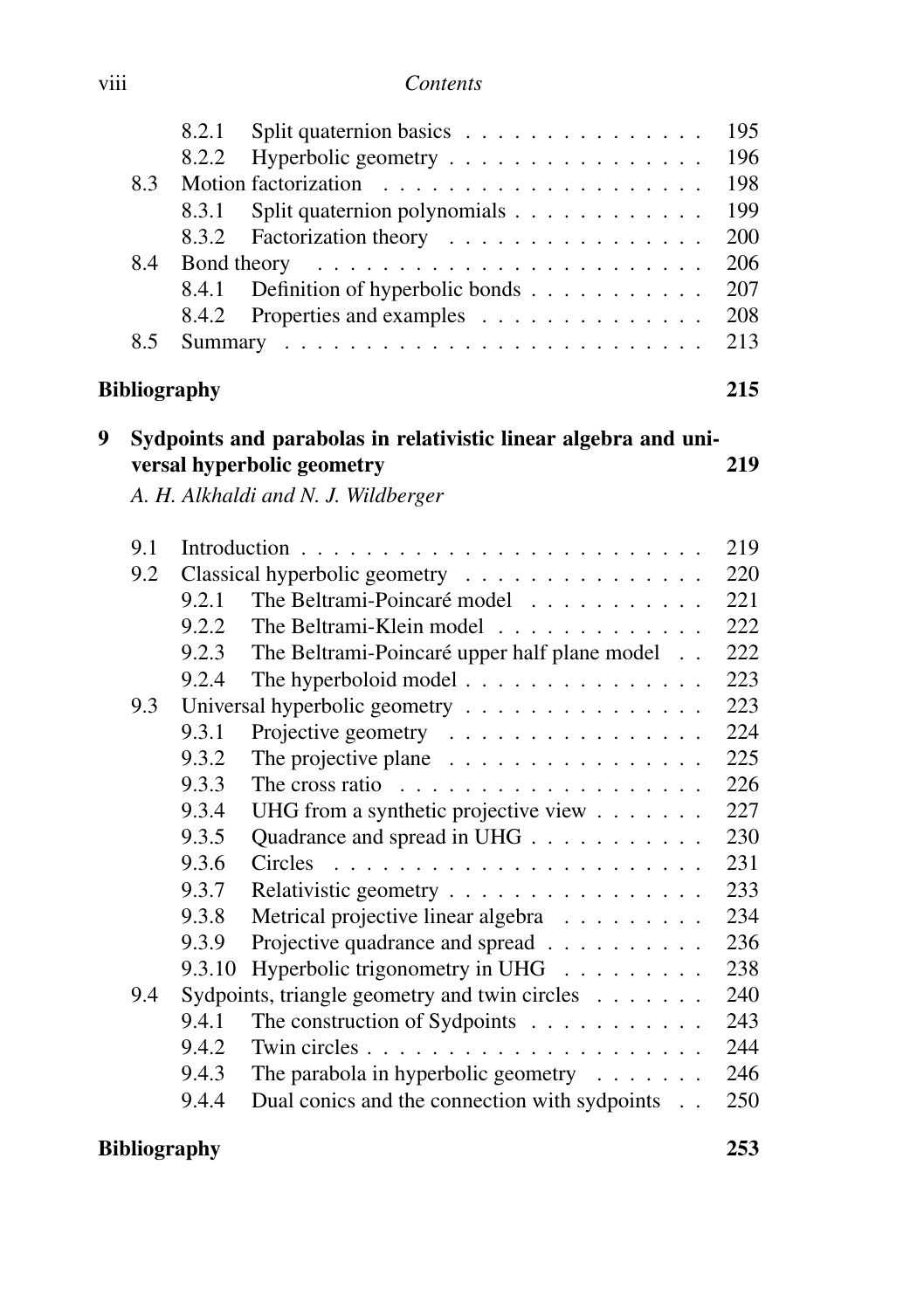|                     |                  |                        | Contents                                                                                                                                                                                                                                                                                                                                                                                                                                                    | 1X  |
|---------------------|------------------|------------------------|-------------------------------------------------------------------------------------------------------------------------------------------------------------------------------------------------------------------------------------------------------------------------------------------------------------------------------------------------------------------------------------------------------------------------------------------------------------|-----|
|                     | M. R. Alfuraidan |                        | 10 Metric fixed point theory in weighted graphs                                                                                                                                                                                                                                                                                                                                                                                                             | 257 |
|                     |                  |                        |                                                                                                                                                                                                                                                                                                                                                                                                                                                             | 257 |
|                     |                  |                        |                                                                                                                                                                                                                                                                                                                                                                                                                                                             | 259 |
|                     | 10.2.1           |                        | Topological aspects of weighted graphs                                                                                                                                                                                                                                                                                                                                                                                                                      | 260 |
|                     |                  |                        | 10.2.2 Hyperbolic weighted graphs                                                                                                                                                                                                                                                                                                                                                                                                                           | 261 |
|                     |                  |                        | 10.2.3 Modular weighted graphs                                                                                                                                                                                                                                                                                                                                                                                                                              | 262 |
|                     |                  |                        | 10.3 Fixed point theory in weighted graphs                                                                                                                                                                                                                                                                                                                                                                                                                  | 265 |
|                     |                  |                        | 10.3.1 Monotone mappings                                                                                                                                                                                                                                                                                                                                                                                                                                    | 265 |
|                     |                  |                        | 10.3.2 Contraction monotone mappings                                                                                                                                                                                                                                                                                                                                                                                                                        | 267 |
|                     |                  |                        | 10.3.3 Other types of Lipschitzian mappings                                                                                                                                                                                                                                                                                                                                                                                                                 | 268 |
|                     |                  |                        | 10.3.3.1 Monotone almost contractions on weighted                                                                                                                                                                                                                                                                                                                                                                                                           |     |
|                     |                  |                        | graphs $\ldots \ldots \ldots \ldots \ldots$                                                                                                                                                                                                                                                                                                                                                                                                                 | 269 |
|                     |                  |                        | 10.3.3.2 Monotone quasi-contraction mappings                                                                                                                                                                                                                                                                                                                                                                                                                |     |
|                     |                  |                        | on weighted graphs                                                                                                                                                                                                                                                                                                                                                                                                                                          | 273 |
|                     |                  | 10.3.3.3               | Monotone Gregus-Ćirić mappings on                                                                                                                                                                                                                                                                                                                                                                                                                           |     |
|                     |                  |                        | weighted graphs                                                                                                                                                                                                                                                                                                                                                                                                                                             | 278 |
|                     |                  | 10.3.3.4               | Monotone quasi-contraction mappings                                                                                                                                                                                                                                                                                                                                                                                                                         |     |
|                     |                  |                        | on modular weighted graphs                                                                                                                                                                                                                                                                                                                                                                                                                                  | 288 |
|                     |                  | 10.3.3.5               | Monotone Reich contraction mappings                                                                                                                                                                                                                                                                                                                                                                                                                         |     |
|                     |                  |                        | on weighted graphs                                                                                                                                                                                                                                                                                                                                                                                                                                          | 292 |
|                     |                  |                        | 10.3.4 Nonexpansive monotone mappings                                                                                                                                                                                                                                                                                                                                                                                                                       | 302 |
| <b>Bibliography</b> |                  |                        |                                                                                                                                                                                                                                                                                                                                                                                                                                                             | 313 |
|                     |                  | M. Kabil and M. Pouzet | 11 Geometric aspects of generalized metric spaces: Relations with<br>graphs, ordered sets and automata                                                                                                                                                                                                                                                                                                                                                      | 319 |
|                     |                  |                        |                                                                                                                                                                                                                                                                                                                                                                                                                                                             | 320 |
|                     |                  |                        | 11.2 Metric space over a Heyting algebra                                                                                                                                                                                                                                                                                                                                                                                                                    | 325 |
|                     |                  |                        |                                                                                                                                                                                                                                                                                                                                                                                                                                                             | 327 |
|                     |                  |                        | 11.3.1 Ordinary metric and ultrametric spaces                                                                                                                                                                                                                                                                                                                                                                                                               | 327 |
|                     |                  |                        | 11.3.2 Graphs and digraphs                                                                                                                                                                                                                                                                                                                                                                                                                                  | 328 |
|                     |                  |                        | 11.3.2.1 Reflexive graphs $\dots \dots \dots \dots$                                                                                                                                                                                                                                                                                                                                                                                                         | 329 |
|                     |                  | 11.3.2.2               | Reflexive digraphs                                                                                                                                                                                                                                                                                                                                                                                                                                          | 330 |
|                     |                  | 11.3.2.3               | The graphic distance                                                                                                                                                                                                                                                                                                                                                                                                                                        | 331 |
|                     |                  | 11.3.2.4               | The zigzag distance $\ldots \ldots \ldots$                                                                                                                                                                                                                                                                                                                                                                                                                  | 331 |
|                     | 11.3.3           | Ordered sets           | $\mathcal{L}(\mathcal{L}(\mathcal{L},\mathcal{L},\mathcal{L},\mathcal{L},\mathcal{L},\mathcal{L},\mathcal{L},\mathcal{L},\mathcal{L},\mathcal{L},\mathcal{L},\mathcal{L},\mathcal{L},\mathcal{L},\mathcal{L},\mathcal{L},\mathcal{L},\mathcal{L},\mathcal{L},\mathcal{L},\mathcal{L},\mathcal{L},\mathcal{L},\mathcal{L},\mathcal{L},\mathcal{L},\mathcal{L},\mathcal{L},\mathcal{L},\mathcal{L},\mathcal{L},\mathcal{L},\mathcal{L},\mathcal{L},\mathcal{$ | 334 |
|                     | 11.3.4           |                        | The fence distance on posets                                                                                                                                                                                                                                                                                                                                                                                                                                | 335 |
|                     | 11.3.5           |                        | Transitions systems                                                                                                                                                                                                                                                                                                                                                                                                                                         | 338 |
|                     |                  |                        |                                                                                                                                                                                                                                                                                                                                                                                                                                                             |     |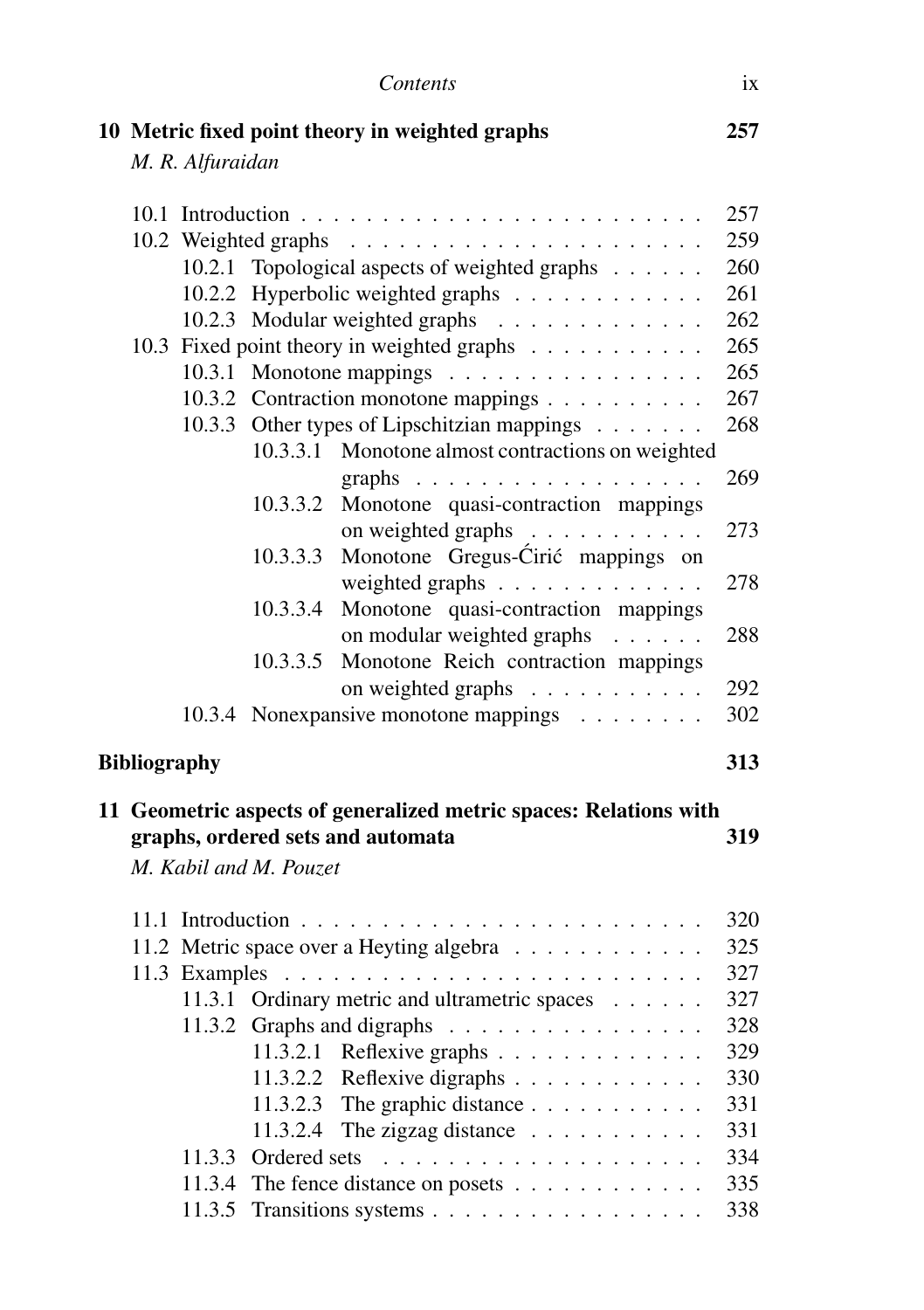|              |     | 11.4 A categorical approach of generalized metric spaces              | 341 |  |
|--------------|-----|-----------------------------------------------------------------------|-----|--|
|              |     | 11.4.1 Retraction, coretraction, absolute retract                     | 342 |  |
|              |     | 11.4.1.1 Injectivity and extension property                           | 343 |  |
|              |     | 11.4.1.2 Hyperconvexity                                               | 343 |  |
|              |     | 11.4.2 A description of hyperconvex metric spaces                     | 343 |  |
|              |     | 11.4.3 Injective envelope $\ldots \ldots \ldots \ldots \ldots$        | 348 |  |
|              |     | 11.4.4 Hole-preserving maps                                           | 350 |  |
|              |     | 11.4.4.1 Hole-preserving maps and one-local re-                       |     |  |
|              |     |                                                                       | 353 |  |
|              |     | 11.5 Fixed point property $\dots \dots \dots \dots \dots \dots \dots$ | 354 |  |
|              |     | 11.5.1 The case of hyperconvex spaces                                 | 355 |  |
|              |     | 11.5.2 Compact and normal structure                                   | 356 |  |
|              |     |                                                                       | 360 |  |
|              |     | 11.6.1 The case of ordinary metric and ultrametric spaces             | 360 |  |
|              |     | 11.6.2 The case of ordered sets $\dots \dots \dots \dots \dots$       | 360 |  |
|              |     | 11.6.3 The case of graphs $\ldots \ldots \ldots \ldots \ldots$        | 362 |  |
|              |     | 11.6.4 The case of oriented graphs $\dots \dots \dots \dots$          | 363 |  |
|              |     | 11.7 An illustration of the usefulness of the injective envelope.     | 366 |  |
|              |     |                                                                       | 368 |  |
| Bibliography |     |                                                                       | 371 |  |
| Index        | 379 |                                                                       |     |  |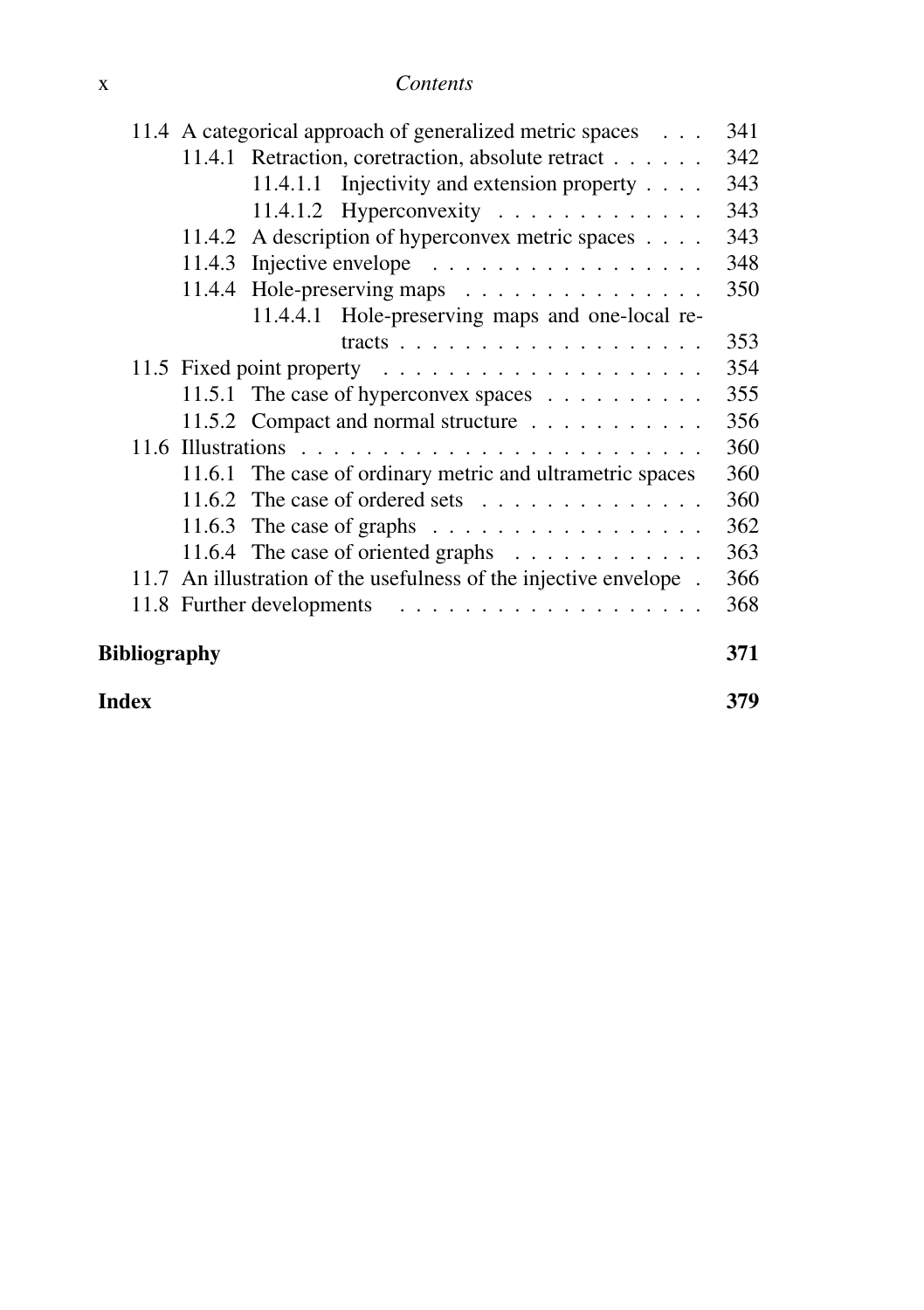# **Preface**

The present edited collection is an attempt to report recent progress on a number of interconnected mathematical results in analysis, partial differential equations, geometry and applications. This book is composed of eleven chapters on various theoretical topics and its applications, among others, partial differential equations, modular function spaces, Musielak-Orlicz spaces, Sobolev embeddidngs, fixed point theory on graphs, modular convexity, hyperbolic geometry, hyperbolic kinematics and variational inequalities on manifolds.

Chapters are written by different authors who present their latest contributions in a style aimed at a wide audience, ranging from beginning students to specialists. Each Chapter has also been thought of as a source of examples, references, open questions, and occasional new approaches to traditional topics, aiming at opening new directions of research and shading new light on long-standing problems. Graduate students will find in this monograph a wide variety of topics among which to select a mathematical field to focus their interest. It is the hope of the authors that the monograph will be a useful tool to mathematicians interested in the general aspects of the expounded topics, as well as to specialists seeking to explore the deeper aspects of the presented themes.

We collectively thank our many friends and colleagues who, through their encouragement and help, influenced the development of this book. In particular, we are especially grateful to the Rector of King Khalid University, Prof. Faleh Al-Solamy, for his support in the organization of the first International Conference of Mathematics and its Applications, that took place in March 2018, as well as to the Chairman of the Department of Mathematics of said Institution, Dr. Ibrahim Almanjahie. Most of the authors who contributed in this book attended this conference and readily agreed to be part of this project. Finally, we would like to extend our special thanks to Helen Edwards (Commissioning Editor, Cambridge Scholars Publishing) for her interest in publishing this book.

| Abha. Saudi Arabia | Ali Hussain Alkhaldi  |
|--------------------|-----------------------|
| Abha. Saudi Arabia | Mohammed Kbiri Alaoui |
| El Paso. USA       | Mohamed Amine Khamsi  |
| December 2019      |                       |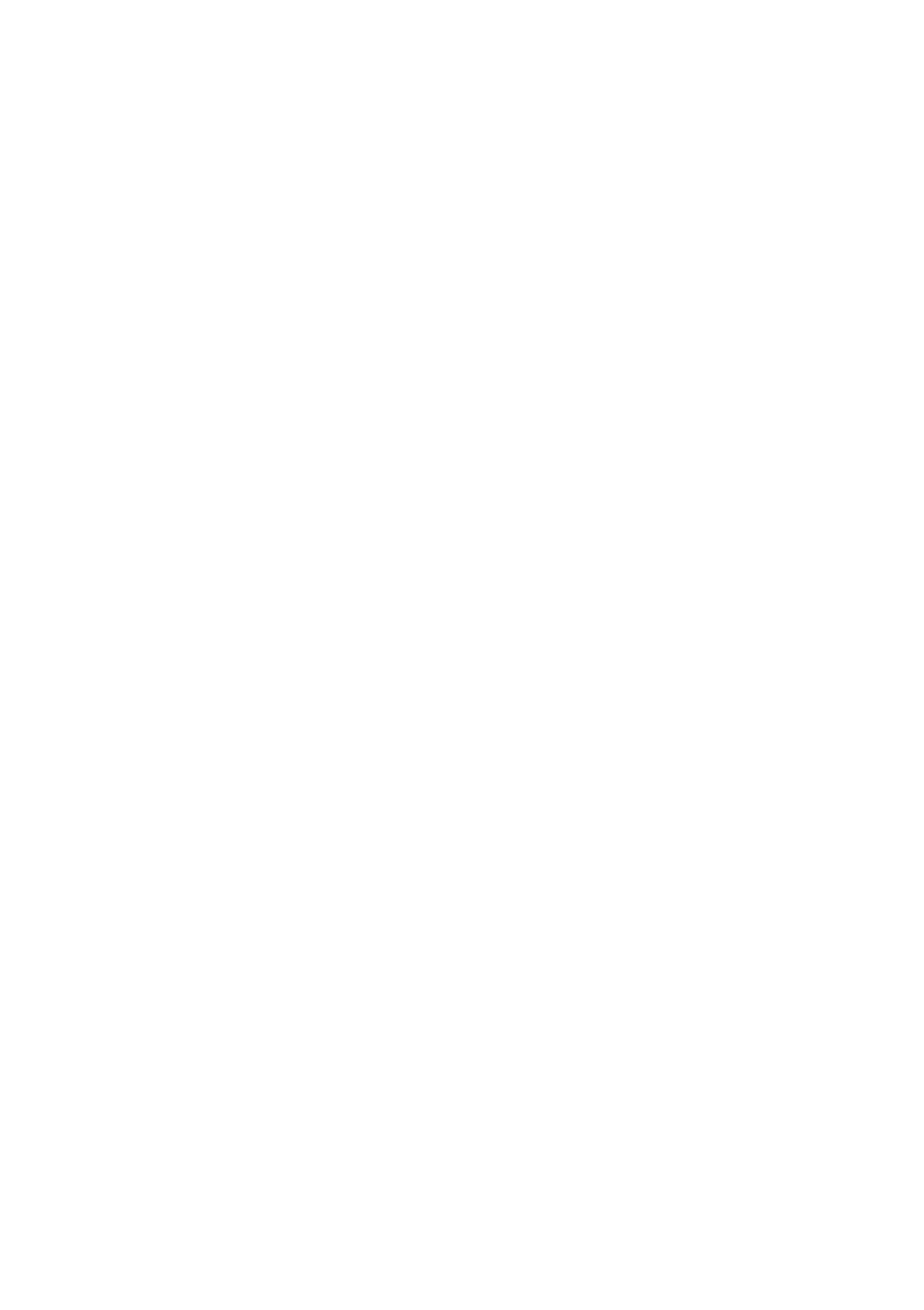# Chapter 1

# A voting system with a fixed point

#### C. de Kerchove

*Department of Mathematics, Namur University, Namur, Belgium, E-mail: cristobald.dekerchove@unamur.be*

### P. Van Dooren

*Department of Mathematical Engineering, Universite catholique de Lou- ´ vain, Louvain-la-Neuve, Belgium, E-mail: paul.vandooren@uclouvain.be*

A voting system is presented that is based on an iterative procedure that converges to a unique fixed point. The votes are casted by *m* raters regarding the reputation of *n* items, are organized as a  $m \times n$  voting matrix X, which is possibly sparse when each rater does not evaluate all items. From this matrix *X*, a unique rating of the considered items is finally obtained via an iterative procedure which updates the reputations of the *n* items as well as that of the *m* raters. For any rating matrix the proposed method converges linearly to the unique vector of reputations. Some applications of this voting system will be presented.

## 1.1 Introduction

One of the most influential changes in our generation is undoubtedly the internet and its use for the communication of information. It is via the internet that most individuals are looking for information or are provided with information when signing up for some *information channel*. Typical tools for the finding of information are search engines, such as Google and Yahoo, whereas Facebook, CNN, various newspapers and several entertainment channels are examples of information channels. Many of these channels use databases of *opinions* gathered from a pool of arbitrary users and are based on votes that are ultimately used to rate the objects that users are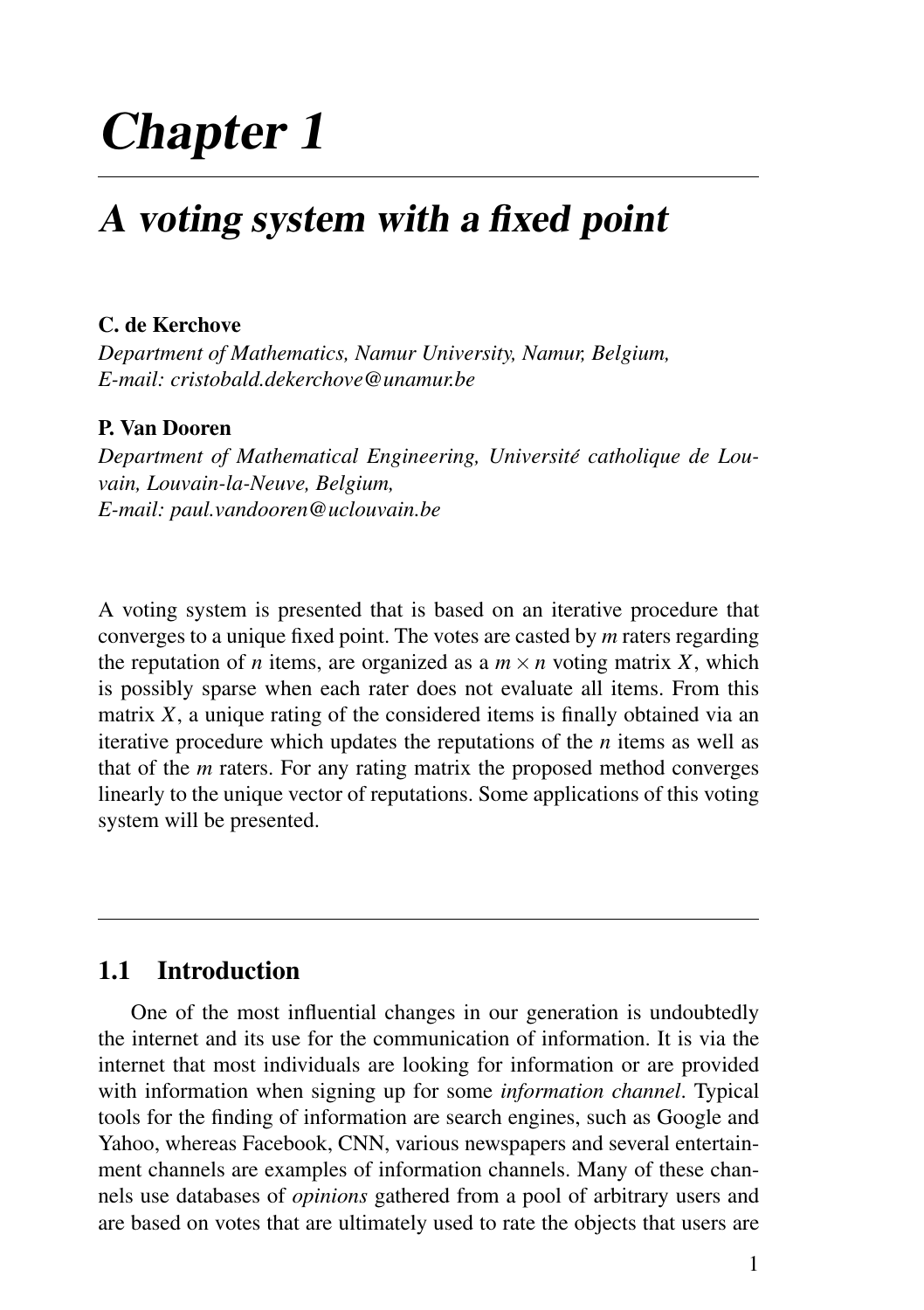interested in. These objects could be books, hotels, restaurants, movies or touristic locations: one may e.g. refer to Amazon to find out about popular books, Booking or Trivago to inquire about hotels, Movielens to look into movies, or Tripadvisor to investigate about various touristic hotspots. The list of such interactive sites is continuously growing. These actions can all be interpreted as a form of voting; but the honesty or reliability of the *raters* cannot always be verified.

A rater on the Movielens database may give random ratings to movies he/he has not even seen, or a dishonest voter on Tripadvisor may post biased opinions just to favor his or her "friends".

Clearly these websites can only benefit from their rating system being as trustworthy as possible. At first sight, this looks like an impossible task since one cannot verify the honesty of all raters.

However, the coherence of the ratings provided by isolated raters can at least be checked against that of the *average* opinion. This is the approach that we propose here. We will actually try to achieve two simultaneous goals. The first such objective is to assign a *reputation* to each of the evaluated items, and the second one is to assign a grading of *reliability* or *trust* to each of the raters who evaluated the items.

We establish a clear difference between the *reputation* of an item, that is, between what is generally said or believed about the quality of characteristics of an item, and the *reliability* of a rater, which is our expectation that the rater gives a fair or relevant evaluation to the item in question.

We illustrate the need of such a voting system by recalling a voting scandal at the 2002- Winter Olympics. To this effect, we quote the following account from Wikipedia [8] (see also [1, 7]):

At the 2002 Winter Olympics held in Salt Lake City, allegations arose that the pairs' figure skating competition had been fixed. The controversy led to two pairs teams receiving gold medals: the original winners Elena Berezhnaya and Anton Sikharulidze of Russia and original silver-medalists Jamie Sale and David ´ Pelletier of Canada. The scandal was one of the causes for the revamp of scoring in figure skating to the new ISU Judging System. [...]. The ISU Judging System replaced the previous 6.0 system in 2004. This new system was created in response to the 2002 Winter Olympics figure skating scandal, in an attempt to make the scoring system more objective and less vulnerable to abuse.

During this event, two of the judges favored the Russian team with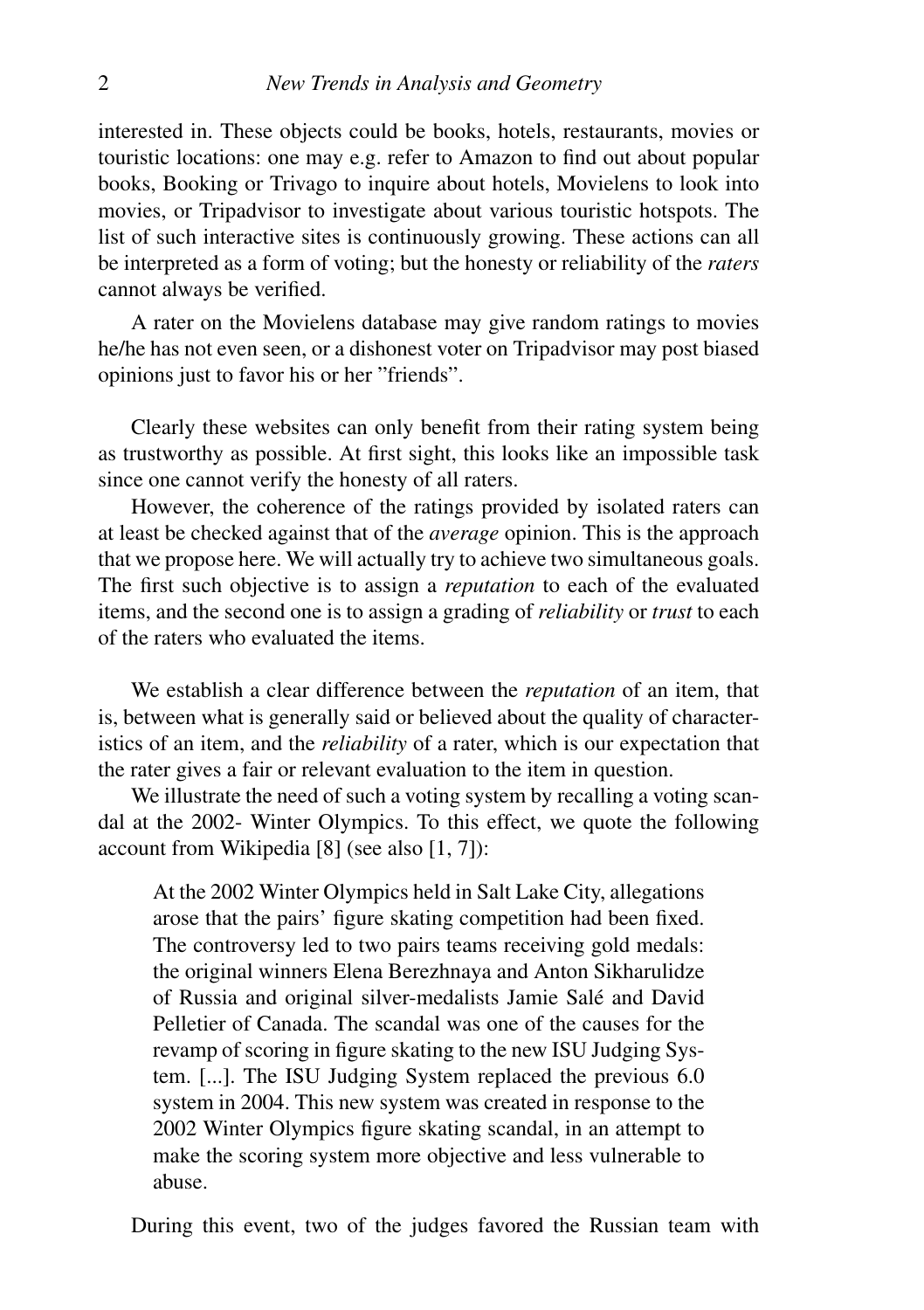scores that were quite different from the averages scores of the remaining voters. The press and the public immediately, openly criticized the results of the voting, and the reaction was so strong that the president of the International Olympic Committee announced the decision that, though Russia would be allowed to keep the Gold Medal, the Canadian team, to whom the silver medal had been awarded as a result of the competition, would also get a gold medal.

The new ISU system is actually quite complex and tailored to the the specific case of figure skating events. We present a different voting system, based on a fixed point iteration and that turns out to be the solution of an optimization problem. We delve into the advantages of this system and illustrate its use in several applications.

## 1.2 Reputation and trust

Various measures of reputation have been proposed in recent years under the names of reputation, voting, ranking or trust systems, among others and they deal with a number of contexts ranging from the classification of football teams to the reliability of each individual in peer to peer systems. Surprisingly enough, the most used method for measuring reputation on the Web, amounts simply to averaging the votes. In that case, the reputation is, for instance, the average of scores represented by stars in YouTube, or the percentage of positive transactions in eBay. Such a method, then, implicitly trusts evenly each rater of the system. Besides this method, many other algorithms exploit the structure of networks generated by the votes: raters and evaluated items are nodes connected by votes, as illustrated in Figure 1.1.

There are many different ways of defining trust or reputation and each of them has advantages and shortcomings. We refer here to [2] for a short survey on these ideas and the principles they are based on. Obviously the choice of a specific reputation system depends on subjective properties that are just accepted. For example, in the averaging method mentioned above, it is tacitly agreed that every rater is taken into account in the same manner, whereas the PageRank algorithm is based on the principle that a random walk over the network is a good model for the navigation of a web surfer. The fundamental assumption underlying the method we present here is the following:

*Raters diverging often from other raters' opinions ought to be taken less*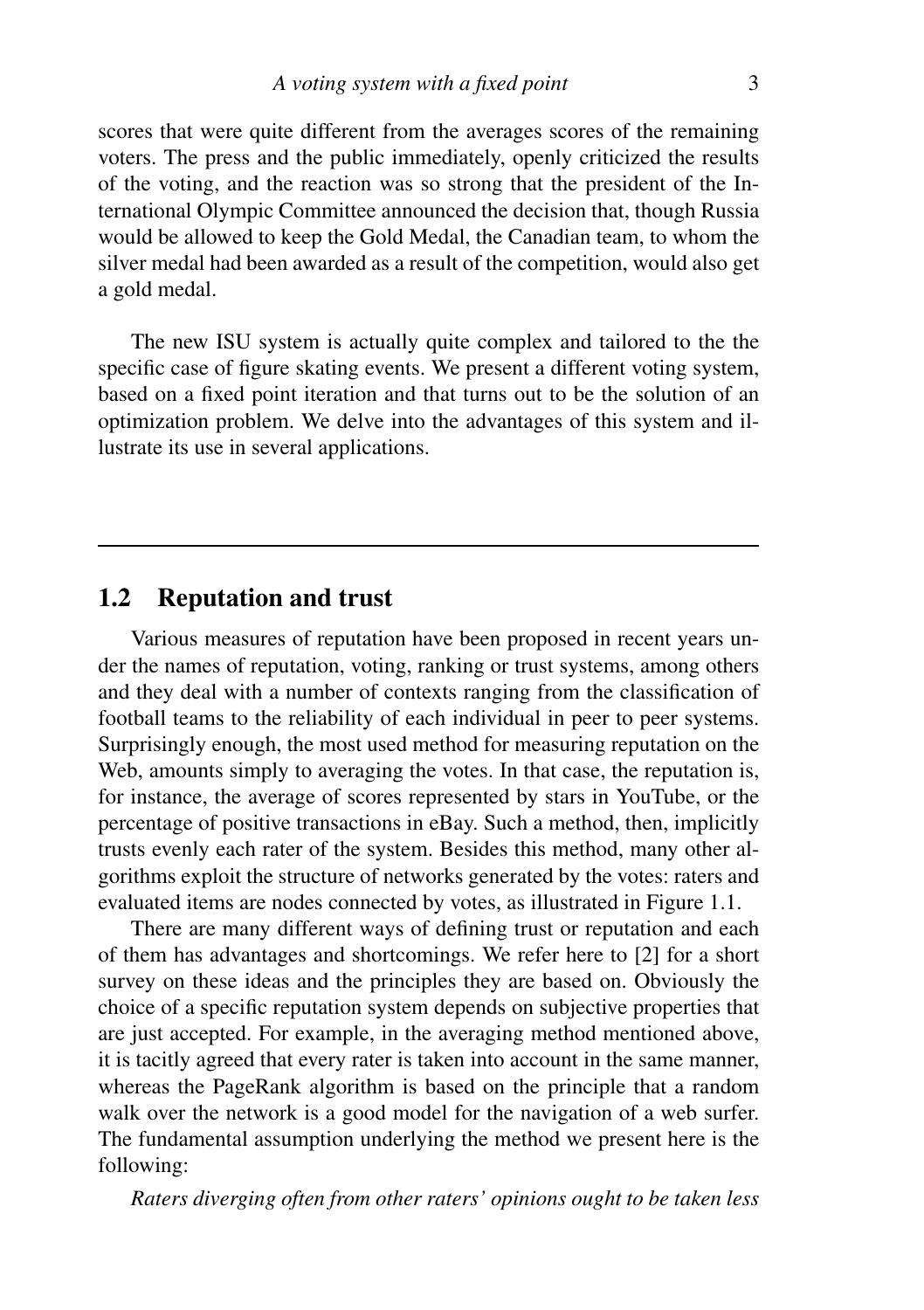

FIGURE 1.1: Network and matrix of votes from raters to objects and from raters to other raters

#### *into account than the remaining raters.*

This principle is the basis of our filtering process and implies that all votes are taken into account, but with a continuous validation scale, in contrast for instance, to the direct deletion of outliers. Moreover, the weight of each rater depends on the distance between his/her votes and the reputation of the objects he/she evaluates: typically weights of random raters and outliers decrease during the iterative filtering. The main criticism to be raised against this method is that it discriminates marginal evaluators.

Votes, raters and objects can appear, disappear or change, making the system dynamical. This is for example the case when we consider a stream of news like in [19]: news sources and articles are ranked according to their publications over time. Nowadays, most sites driven by raters involve dynamical opinions. For instance, the blogs, the site Digg and the site Flickr are good places to exchange and discuss ideas, remarks and votes about various topics ranging from political election to photos and videos. We will see that our proposed system allows for the consideration of evolving voting matrices and provides time varying reputations.

## 1.3 Weighted averages of votes

A natural way of tackling the problem of unreliable or unfair raters in reputation systems is to assign a weight to the evaluations of the raters.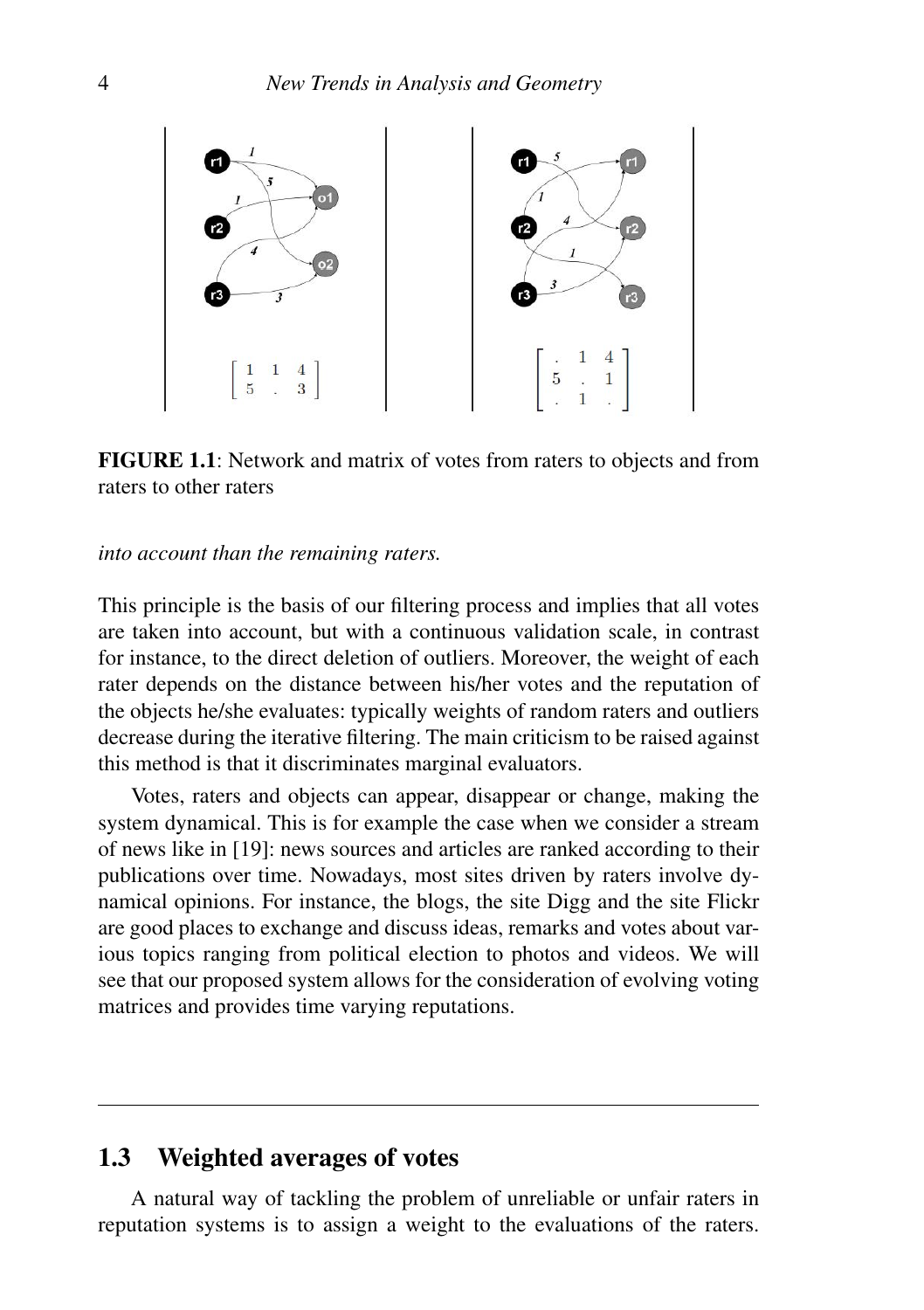Hence the range of weights corresponds to a continuous scale of validation of the votes. These weights change via an iterative refinement that is guaranteed to converge to a reputation score for every evaluated item and to a reliability score for every rater. At each step the reliability of a rater is calculated according to some distance between his/her given evaluations and the reputations of the items he/she evaluates. This distance is interpreted as the *belief-divergence*. Typically, a rater diverging too much from the group should be distrusted to some extent. The same definition of distance appears in [5, 6, 9] and is used for the same purpose. The strength of the reputation system we will describe here is that it can be applied to any static network of raters and items and that it converges to a unique fixed point. Moreover, our reputation system can also be extended to dynamical systems with timedependent votes.

We describe our approach for a static system with *m* raters and *n* objects to be rated. The entry  $X_i$  represents the vote of rater  $j \in \{1, \ldots, m\}$  for item  $i \in \{1, \ldots, n\}$ , the matrix  $X \in [a, b]^{n \times m}$  is the *voting matrix*. Each vote is in the positive real interval  $[a, b]$ , and the vector  $\vec{x}_j$ , the *j*-th column of *X*, is the vector of votes of rater *j*.

The graph of votes and raters can be represented by an adjacency matrix  $A \in \{0,1\}^{n \times m}$  where  $A_{ij} = 1$  if object *i* is evaluated by rater *j*, and is equal to 0 otherwise. For the sake of simplicity, it is first assumed that every rater evaluates all items. Then the item's reputation vector  $\vec{r}$  is defined as the weighted sum of the votes

$$
\vec{r} := X \frac{\vec{w}}{\vec{1}_m^T \vec{w}},\tag{1.1}
$$

where  $\vec{1}_m$  is the vector of all ones. Since this is a convex combination of the vectors  $\{\vec{x}_1, \dots, \vec{x}_m\}$ , it follows that  $\vec{r} \in [a, b]^n$ . The rater's weight vector  $\vec{w}$  depends on the discrepancy with the other votes, interpreted as beliefdivergence, which we define as

$$
\vec{w} := G(\vec{r}) := \vec{1}_m - k\vec{d}, \text{ where } \vec{d} := \frac{1}{n} \begin{bmatrix} ||\vec{x}_1 - \vec{r}||_2^2 \\ \vdots \\ ||\vec{x}_m - \vec{r}||_2^2 \end{bmatrix}, \quad (1.2)
$$

and *k* is a positive parameter. Clearly, as *k* tends to zero,  $\vec{w}$  tends to  $\vec{1}_m$ , and  $\vec{r}$ tends to the average of the votes. Increasing *k* corresponds to more stringent discrimination toward outliers.

We proved in [2] that for  $k < 1/b$  the vector  $\vec{w}$  is always positive, and that this implies then that there exists a unique pair of vectors  $\vec{r}$ ,  $\vec{w}(\vec{r})$  satisfying both (nonlinear) equalities (1.1) and (1.2). Moreover the nonlinear iteration given by

$$
\vec{w}^0 := \vec{1}_m, \quad \vec{r}^{t+1} := X\vec{w}^t / (\vec{1}_m^T \vec{w}^t), \ \vec{w}^{t+1} := G(\vec{r}^{t+1}), \quad \text{for} \quad t = 0, 1, 2, \dots
$$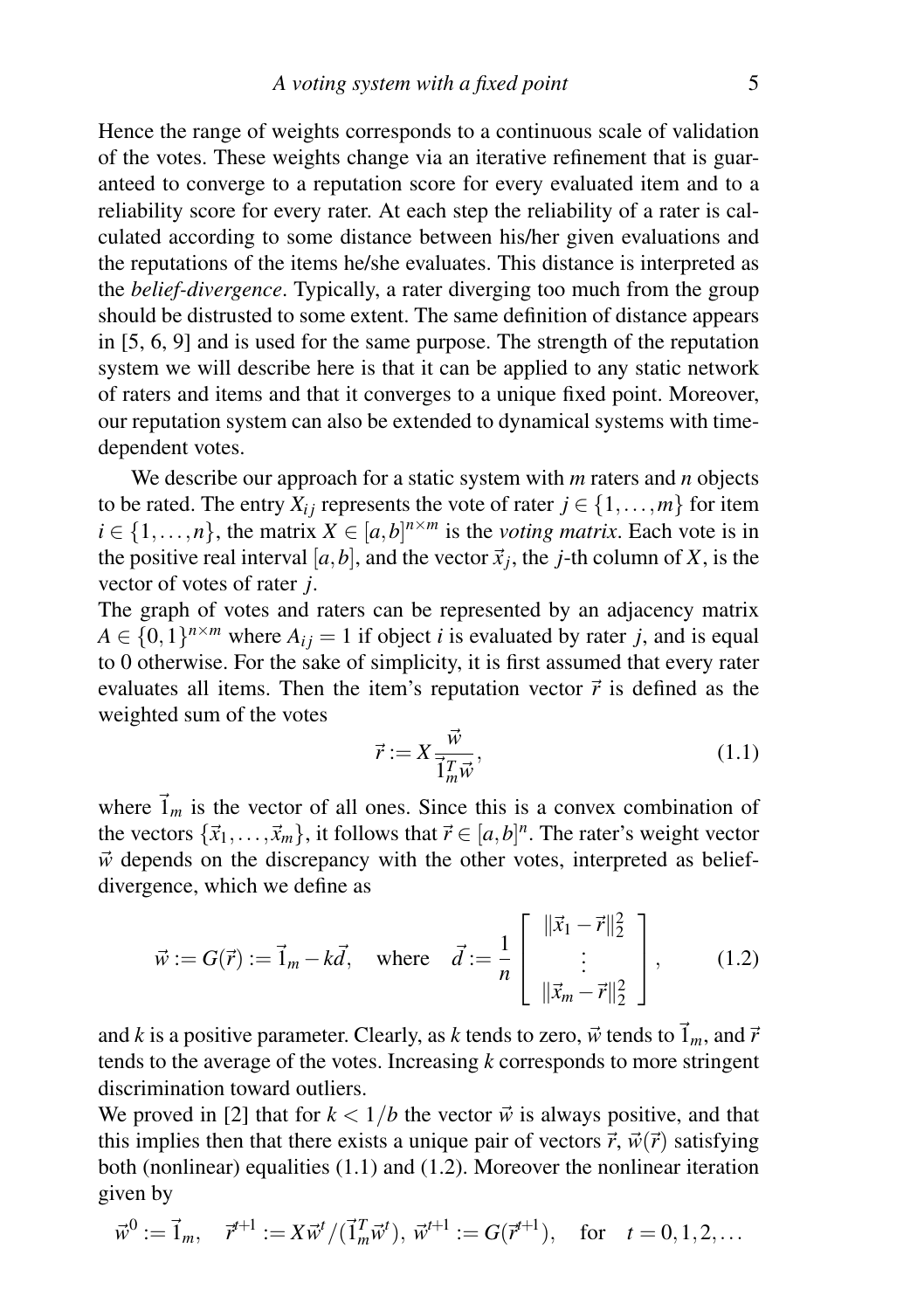

**FIGURE 1.2:** Representation of steps  $\vec{r}$  of the nonlinear iteration in the unit box  $[0,1] \times [0,1]$ . The sequence  $E(\vec{r}^t)$  decreases with *t* and converges to  $E(\vec{r}^*)$ .

converges to a unique fixed point  $[\vec{w}^*, \vec{r}^*]$  that satisfies equations (1.1) and (1.2).

The uniqueness of the solution is established via the definition of the cost function  $E(\vec{x}) = -\frac{1}{2k}\vec{w}(\vec{x})^T\vec{w}(\vec{x})$  that is minimized for  $\vec{x}$  equal to the reputation vector  $\vec{r}^*$ . Moreover each step given by the nonlinear iteration resulting from formulas (1.1) and (1.2) corresponds to the steepest descent direction

$$
\nabla_{\vec{r}} E(\vec{r}^t) = -\frac{1}{\alpha^t} (\vec{r}^{t+1} - \vec{r}^t),
$$

of the cost function with step size  $\alpha^t := \frac{n}{2\overline{l}_m^T\vec{w}^t} \ge \frac{n}{2m}$ . It is shown in [2] that the corresponding steepest descent iteration

$$
\vec{r}^{t+1} := \vec{r}^t - \alpha^t \nabla_{\vec{r}} E(\vec{r}^t)
$$

converges to the fixed point  $\vec{r}$ <sup>\*</sup> of the iteration and that  $\vec{r}$ <sup>\*</sup> is the unique minimum of the cost function  $E(\vec{x})$  for  $\vec{x}$  in the hypercube  $[a,b]^m$ . This is illustrated in Figure 1.2 when only two objects are considered, that is, in the particular case when  $m = 2$ , and where the voting interval is [0, 1].

Therefore the solution should not only be viewed as the fixed point of a nonlinear iteration, but it can also be interpreted as the minimizer of  $-\vec{w}^T\vec{w}$ (and hence, as the maximizer of the 2-norm of  $\vec{w}$ ). It therefore remains to be shown that there is a *unique minimizer*  $\vec{r}^*$  in the imposed constrained set  $\vec{r} \in \mathcal{H} := [a, b]^n$ . This was again analyzed in [2], where it is shown that the function  $E(\vec{r})$  is convex in  $\mathcal{H}$ , *provided* that the positive parameter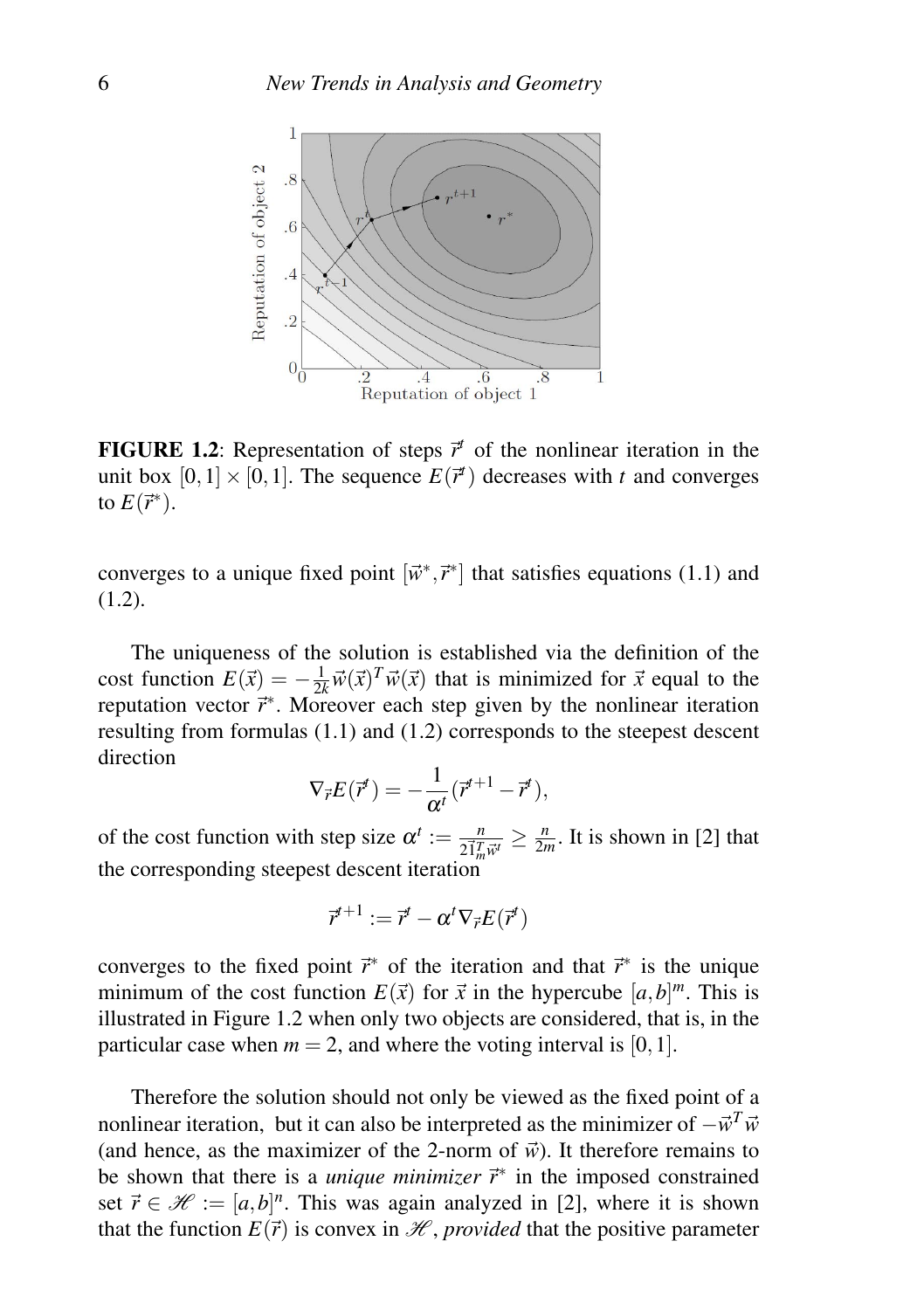*k* is smaller than the value  $\frac{1}{b}$ . This indeed guarantees that the weighting vector  $\vec{w}$  is strictly positive, from which it then also follows that the function  $E(\vec{r})$  is strictly convex in  $\mathcal{H}$ . In Figure 1.3 we show (for a 2-dimensional vector  $\vec{r}$  and the set  $\mathcal{H} = [0,1]^2$ ), a plot of four possible configurations of the function  $E(\vec{r})$  depending on the value of k. In (a) we chose  $k < 1$  which implies that the energy function is convex, in (b), (c) and (d), we gradually increase *k* which introduces saddle points and local minima and maxima, and eventually makes the function concave.



**FIGURE 1.3:** The function  $E(\vec{r})$  for increasing values of *k*. In (a),  $k < 1$ and there is a unique minimum. In  $(b)$ ,  $(c)$  and  $(d)$ ,  $k$  is increased and saddle points and local maxima and minima are observed.

## 1.4 Extensions

Here we briefly mention three different extensions that have been analyzed in [2].

#### Sparse votes

In reputation systems like Amazon, Tripadvisor and the Movielens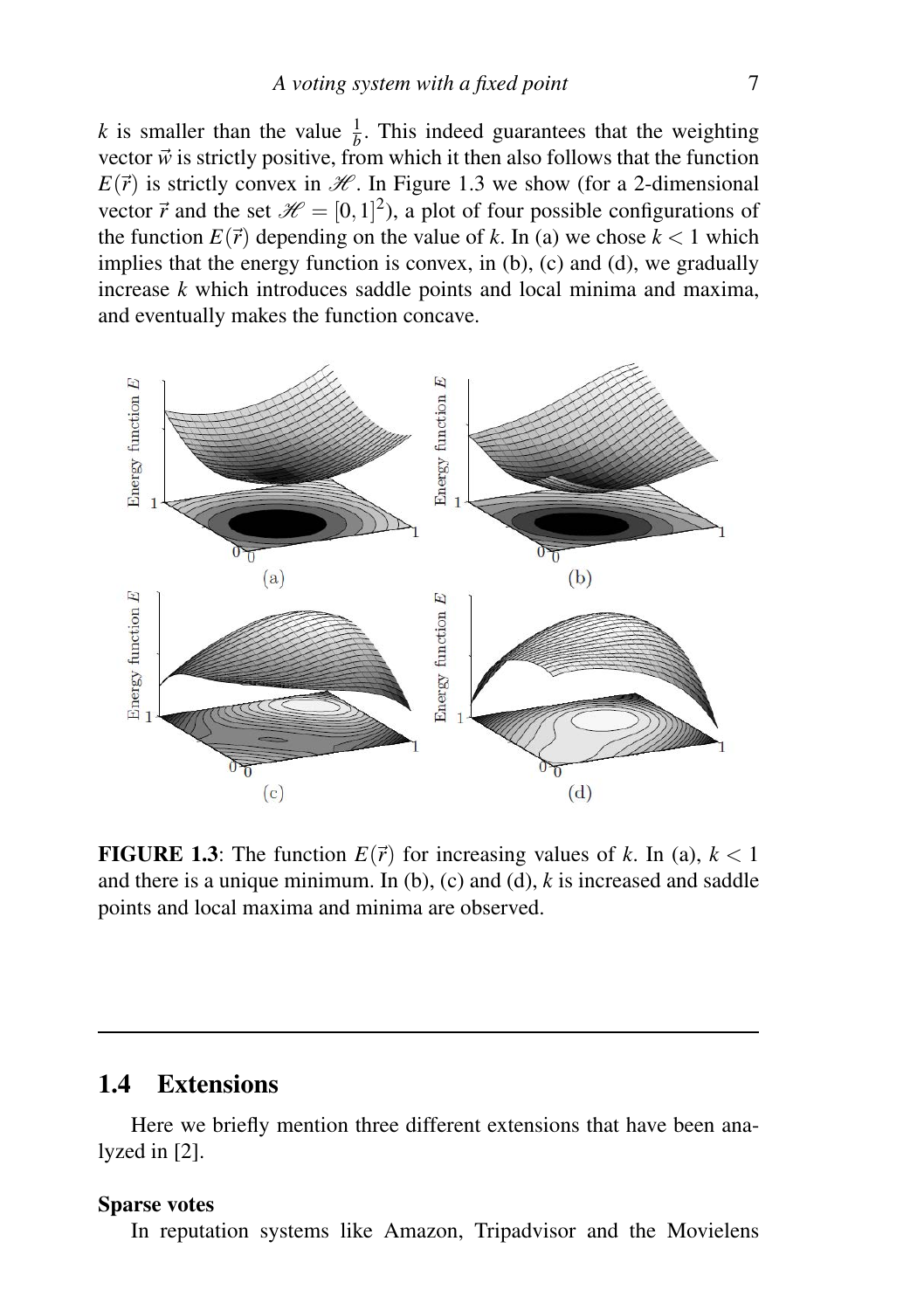Database, the votes are clearly sparse since most raters do not give their opinion about all objects. If we assume that the entry  $X_i$  of the voting matrix *X* is set to 0 when the entry  $A_{ij}$  of the adjacency matrix is 0, then  $A \circ X = X$ , where the symbol "∘" is used to denote the elementwise product of two matrices of the same dimensions (also called the *Hadamard* product). This property turns out to be crucial for the derivation of the sparse voting scheme explained in [2] and is based on a fixed point idea. The formulas (1.1) and (1.2) are now replaced with the following expressions :

$$
\vec{r} = \frac{[X\vec{w}]}{[A\vec{w}]} \qquad (1.3)
$$
\n
$$
\vec{w} = G(\vec{r}) := \vec{1}_m - k\vec{d}, \text{ where } \vec{d} = \begin{bmatrix} \frac{1}{n_1} ||\vec{x}_1 - \vec{a}_1 \circ \vec{r}||_2^2 \\ \vdots \\ \frac{1}{n_m} ||\vec{x}_m - \vec{a}_m \circ \vec{r}||_2^2 \end{bmatrix}, (1.4)
$$

where  $\vec{a}_j$  is the *j*-th column of the adjacency matrix *A*, and  $n_j$  is the *j*th element of the vector  $\vec{n}$  containing the numbers of votes for each item, i.e.,  $\vec{n} = A^T \vec{1}_n$ , whereas the scalar *n* denotes the total number of items. We point out that  $\boxed{\cdot}$  is the componentwise division of two vectors of the same dimension, which implies that every item is evaluated by at least one rater with nonzero weight. It is easy to verify that when the matrix *A* is the matrix of all ones, one retrieves the formulas for the dense voting matrix. Moreover, the nonlinear iteration

$$
\vec{w}^0 := \vec{1}_m, \quad \vec{r}^{t+1} := \frac{[X\vec{w}^t]}{[A\vec{w}^t]}, \ \vec{w}^{t+1} := G(\vec{r}^{t+1}), \quad \text{for} \quad t = 0, 1, 2, \dots
$$

converges to a unique fixed point  $[\vec{w}^*, \vec{r}^*]$  that satisfies equations (1.3) and (1.4). We refer again to [2] for the proofs of these assertions.

#### Time-varying votes

This extension makes it possible to also consider dynamical votes where the rating matrix changes over time. Clearly, votes and web users are constantly evolving on the Web, therefore it appears necessary to develop also dynamical reputation systems. In this scenario, we consider discrete sequences of votes and adjacency matrices such as

$$
\{X^s, s=1,2,3,\ldots\} \text{ and } \{A^s, s=1,2,3,\ldots\},\
$$

that evolve on a discrete time axis, and we again assume that  $A^s \circ X^s = X^s$ for every *s*. The iteration then becomes

$$
\vec{w}^0 := \vec{1}_m, \quad \vec{r}^{t+1} := \frac{[X^{s+1} \vec{w}^t]}{[A^{s+1} \vec{w}^t]}, \ \vec{w}^{t+1} := G_{s+1}(\vec{r}^{t+1}), \quad \text{for} \quad t = 0, 1, 2, \dots,
$$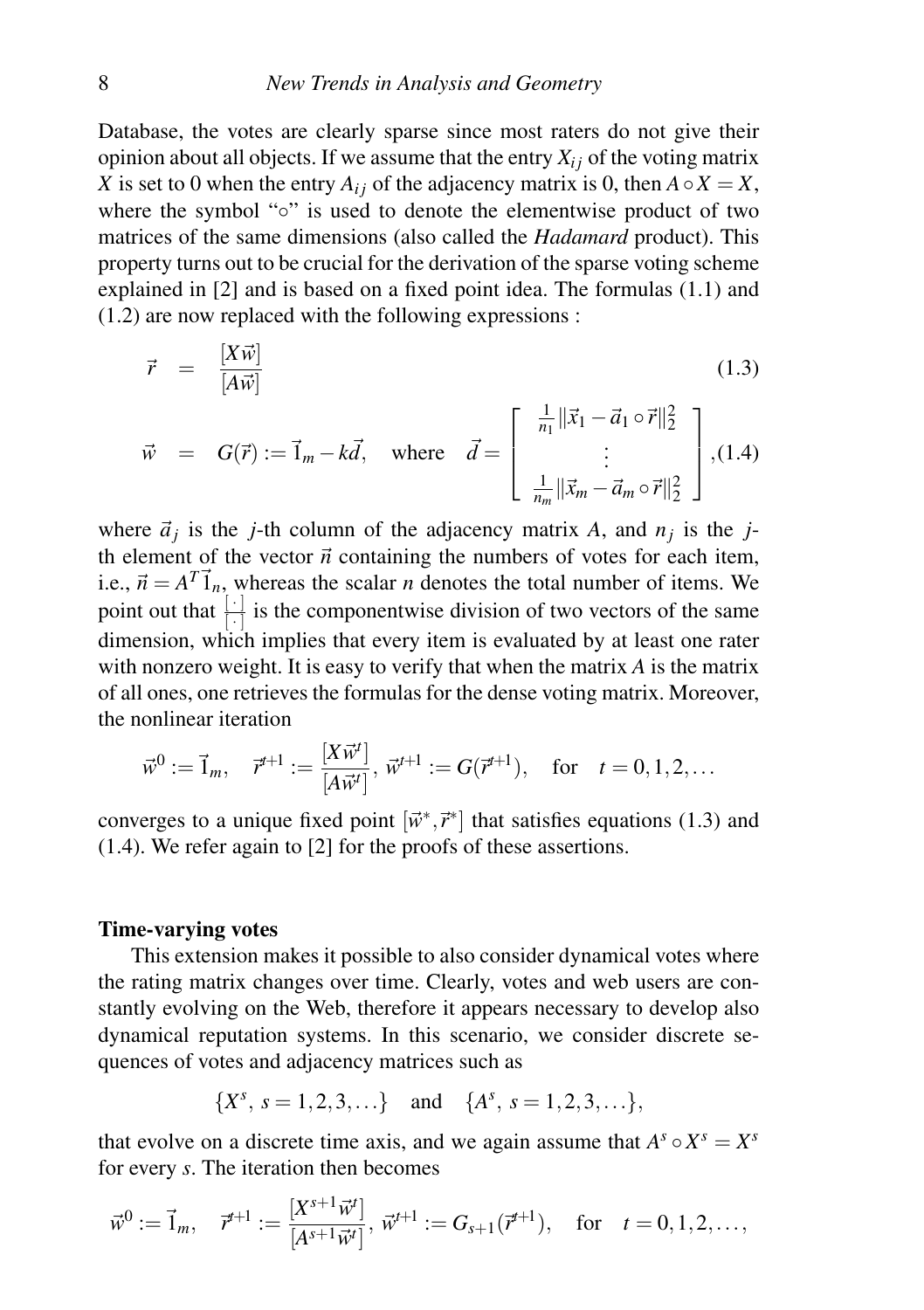where

$$
G_{s+1}(\vec{r}^{t+1}) := \vec{1}_m - k \left[ \begin{array}{c} \frac{1}{n_1^{s+1}} ||\vec{x}_1^{s+1} - \vec{a}_1^{s+1} \circ \vec{r}^{t+1} ||_2^2 \\ \vdots \\ \frac{1}{n_m^{s+1}} ||\vec{x}_m^{s+1} - \vec{a}_m^{s+1} \circ \vec{r}^{t+1} ||_2^2 \end{array} \right]
$$

The convergence issue is clearly more delicate here but in the case of periodic votes it is e.g. shown in [2] that under mild conditions, the iteration converges also to a "fixed" periodic limit cycle.

#### Other discriminant functions

The scalar function

$$
g(d) = 1 - kd
$$

links the belief-divergence  $\vec{d}$  to the weights  $\vec{w}$  by an affine function. A similar idea was already present in [6], [9] and [5], but using different scalar functions, namely

$$
g(d) = \frac{1}{d}
$$
,  $g(d) = \frac{1}{\sqrt{d}}$ , and  $g(d) = e^{-kd}$ .

The motivation for using these more complex functions is that the corresponding minimization problem has a statistical interpretation, but the use of these functions also makes the problem of characterizing the fixed points harder. We refer to [2] for a further discussion on this issue.

### 1.5 A worked example

We illustrate the sparse extension of the method described in Section 1.3 with an experiment involving a data set (supplied by the GroupLens Research Project) of 100,000 ratings given by 943 users on 1682 movies. The votes ranged from 1 to 5 and the movies were selected such that each rater voted on at least 20 of the 1682 movies. This corresponds to a very sparse voting matrix but since every voter has a sufficient overlap with other raters, the computation of the divergence between raters remains sufficiently relevant. In order to test the robustness of our reputation system, we added 237 spammers giving always a vote of 1 except for their preferred movie, which they rated with a vote of 5.

Let  $\vec{r}^*$  and  $\vec{r}^*$  be respectively the reputation vector before and after the addition of these spammers. We expect that such behavior will be penalized by decreasing the spammer's weights. Figure 1.4 illustrates the effect of

.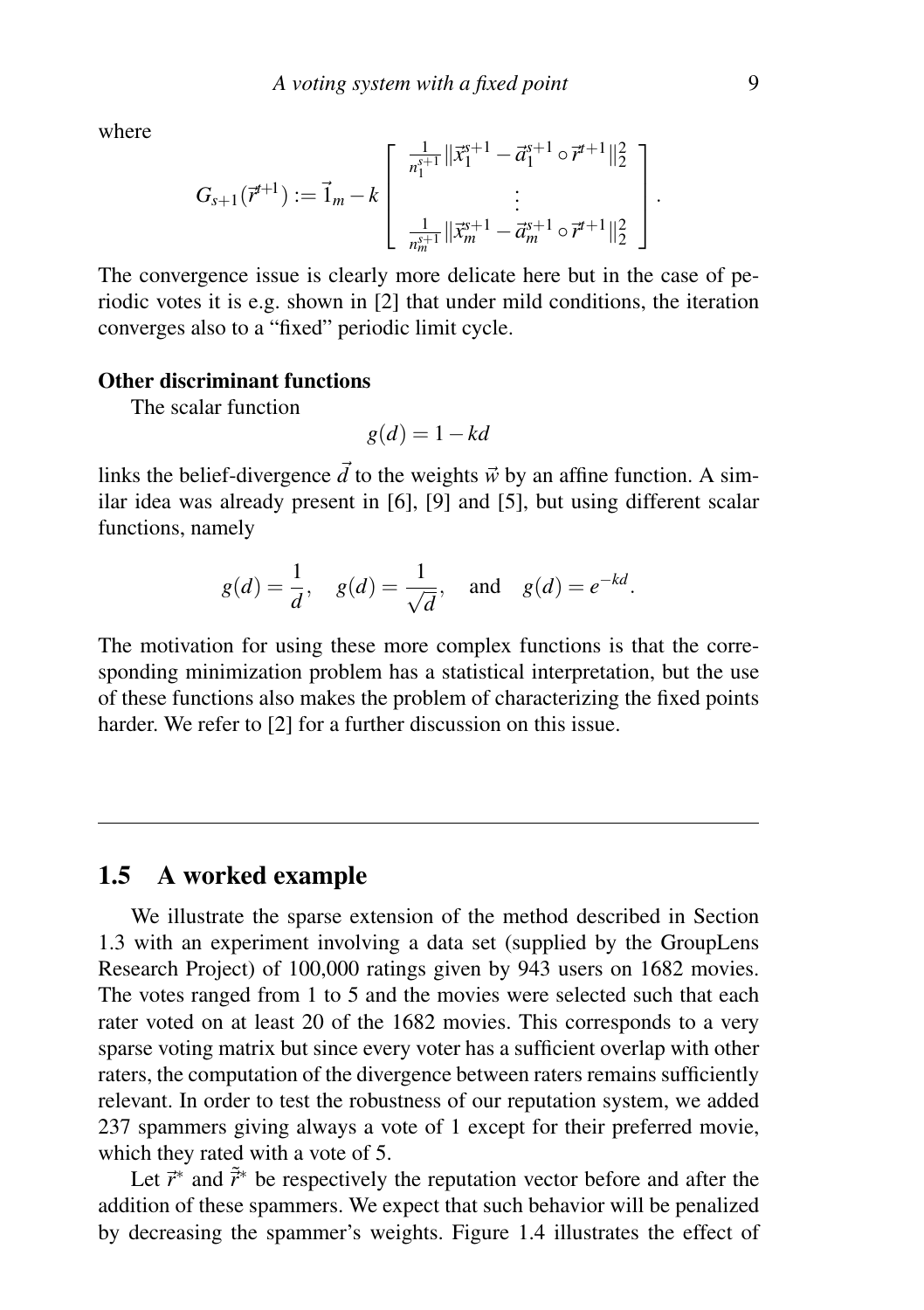adding spammers for the two different methods we want to compare: firstly for our method using weighted averages, where the total perturbation can be measured by the distance  $\|\vec{r}^* - \vec{r}^*\|_1 = 267$ , and secondly by taking the unweighted average, where it is clearly seen that all reputations tend to be diminished. The distance is then given by  $\|\vec{r}^* - \tilde{\vec{r}}^*\|_1 = 638$  and, as expected, this is greater than in the previous case, since spammers receive as much weight as the other raters.



FIGURE 1.4: X-Axis: the sorted movies according to their reputations before the addition of spammers. Y-Axis: their reputations according to our algorithm (Top) and to the average (Bottom).

Let us now look at the evolution of the weights during the iterations. The distribution of weights is shown in Figure 1.5 after one step, two steps and after convergence. Clearly the spammers receive eventually a much smaller weight than the original voters, and the method converges in very few steps.

This shows that our method could also be used to characterize outliers. Spammers could be detected by setting a threshold on the rater's weights  $w_i$ . In our example it follows from the last plot in Figure 1.5 that most raters with a weight below 0.6 are spammers and that most of those with a weight larger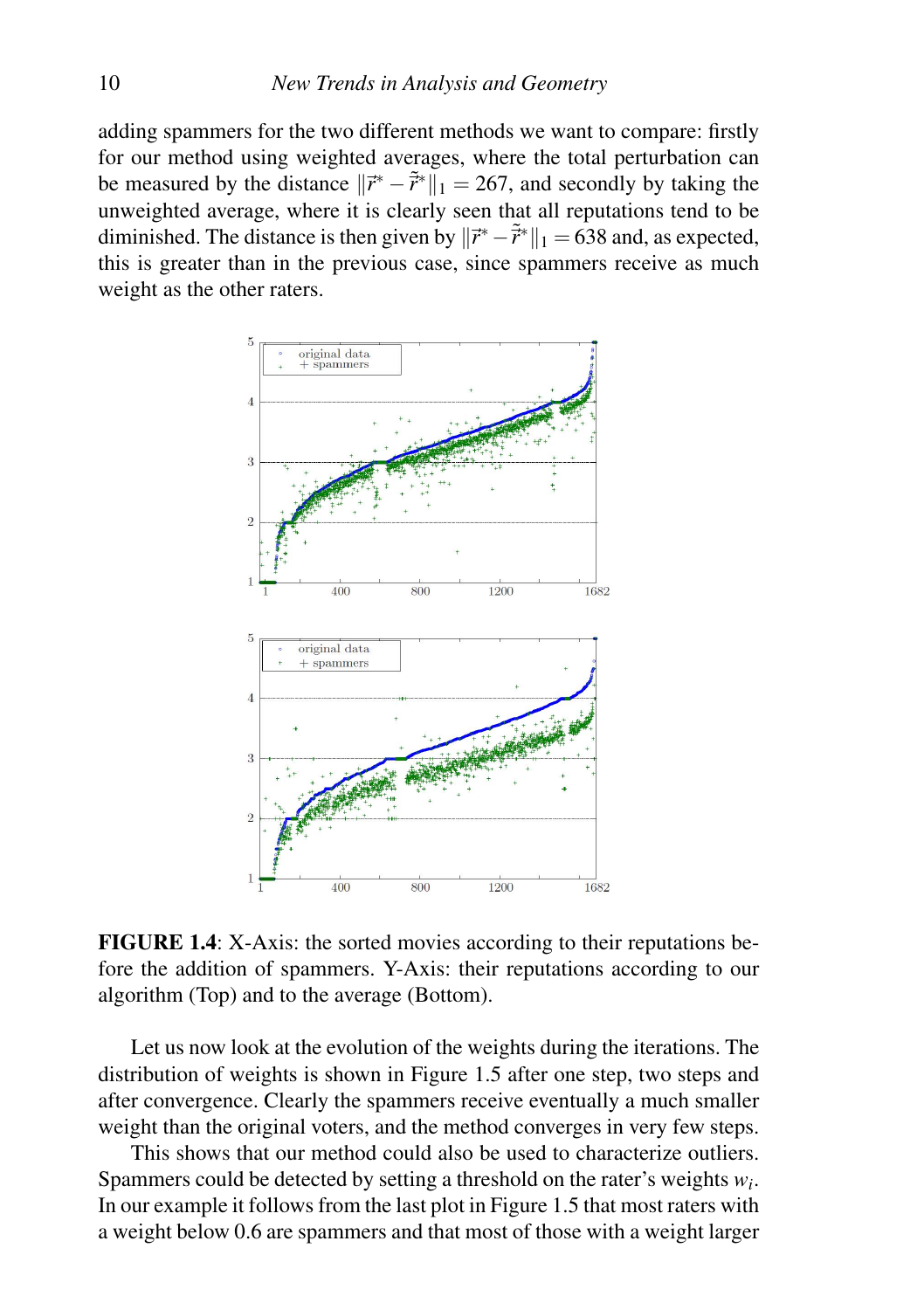than 0.6 are not. Dismissing completely the raters with a low converged weight can thus be viewed as a method to eliminate spammers. However, we prefer to take them into account, though with a reduced weight.



FIGURE 1.5: X-Axis: the weights of the raters. Y-Axis: the density after one iteration (Top), after two iterations (Left), and after convergence (Right). In dark grey: the spammers. In white: the original raters. In light grey: overlap of both raters.

### 1.6 Concluding remarks

Several other examples can be found in [2] and [3]. It is shown there that the voting system in competitions like the Eurosong contest suffers from socalled cultural voting (see [4]) and that this deficiency can be corrected by employing our filtering techniques. We point out that our technique could also be applied to websites such as Booking.com, Amazon.com, Tripadvisor and so on, where rankings are being offered based on anonymous votes. Bringing order to votes on the Web is certainly a promising topic that requires further investigations. Refining votes and hence reputations is one way to achieve that aim.

In conclusion, the main issues in reputation systems are, in our view, the relevance of the measure, the robustness against different sort of attackers, the application of the method to any sorts of data and the easiness for users to understand the measure.

It is surely tricky to determine how relevant a measure is in the context of voting, In our case we accept the idea of *belief-divergence* as a basis for cal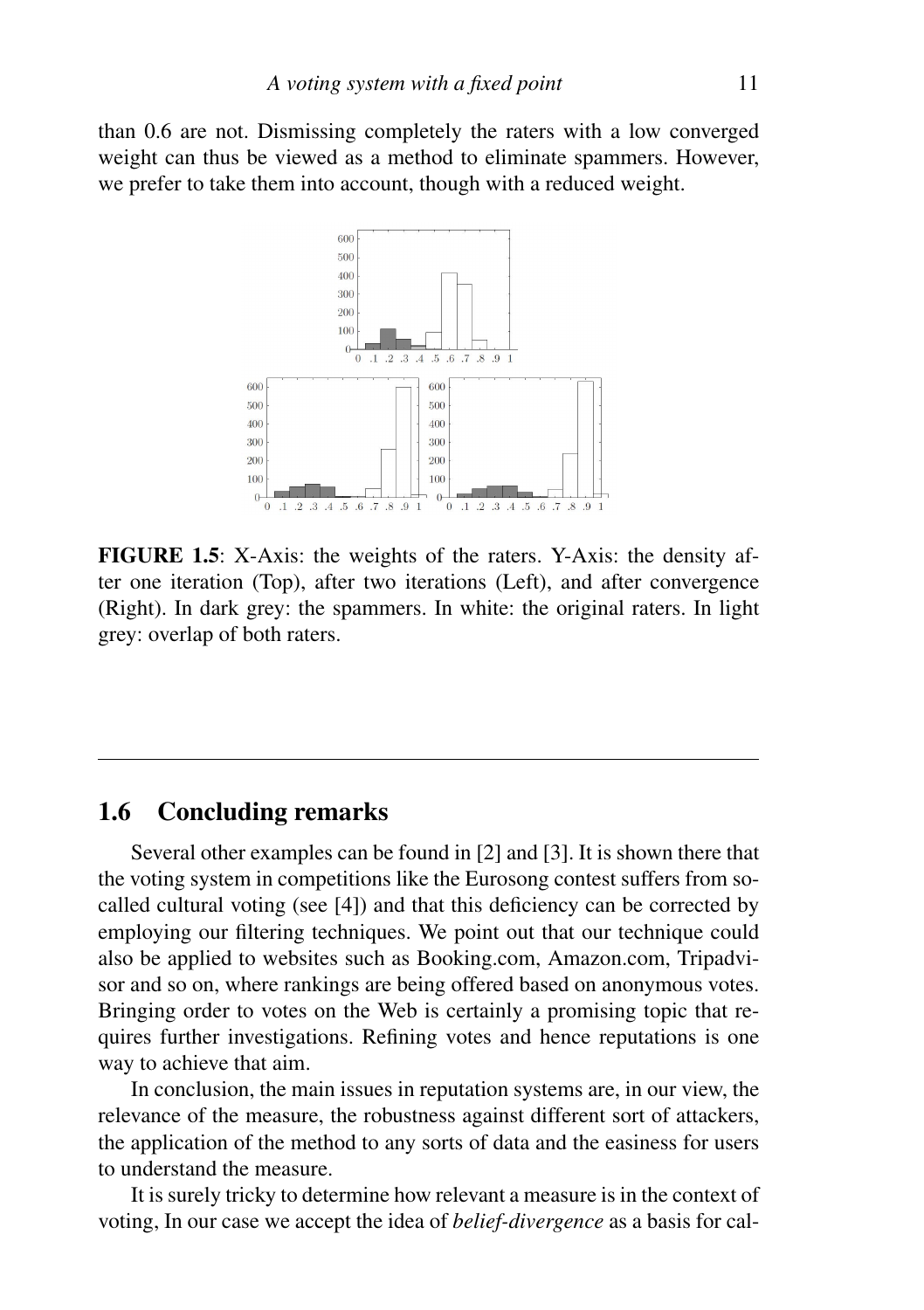culating the rater's weight, even if it implies the disqualification of marginal users. Nevertheless the parameter *d* allows us to quantify the degree of discrimination. Moreover the exponent in equation (1.2) can be chosen to be higher than 2, but then the uniqueness of the fixed point is no longer guaranteed. Several fixed points, however, could be interpreted as different opinion groups. In that way a marginal group would maintain its reputation if the number of its members is large enough. It makes sense to allow several opinions for a same movie, but providing one intrinsic value for each item should be more relevant in most contexts (such as the reputation of sellers and buyers on E-bay).

A durable reputation system must be robust. Smart cheaters who understand the system well enough to take advantage of it are certainly the most effective spammers. The way to proceed according to our approach is simple: they need to establish their reliability by correctly evaluating a group of items and then with that trust, they can rate some target items. In order to significantly change the reputation of these target items, they must have a number of coordinated evaluations that is larger than the one of honest raters. Such cheaters can thus be easily disqualified by looking at their coordinated ratings of one or several items. Unfortunately, this sort of spammer requires an extra process, similar to the procedure used by Google to detect spam farms that create thousands of links to boost their page ranks

The constantly increasing size of web data sets requires algorithms that are not too time consuming. Typically, a linear complexity in the number of votes is ideal. This is especially true for dynamical reputation systems, where the frequency of updates is high. In addition to this efficiency requirement, the method must be applicable to any "sparse" data. In general, the network resulting from votes between raters and objects is not complete, i.e., each object is not evaluated by all raters. These two points - complexity and sparse data - are a must if one wants a widespread use of a reputation system.

It is also desirable that reputation systems be able to cope with timedependent data. More recent opinions may be considered more valuable than older ones, especially in the case of timely items such as news, arts, fashion, etc. The approach we described above can be easily extended to incorporate dynamical systems with time-dependent votes (see [2]) but the convergence to a fixed point is then replaced by the tracking of a time-varying trend.

Last but not least, the method must be understandable by those to whom it is directed, namely, by the users. Indeed, users cannot be confident in a voting if the measure of reputation looks like a black box. Although our method is more complicated that a simple E-bay-like system in which all ratings have the same weight, it remains relatively simple. In addition, users like the voting system to be transparent. For example, a record of the voting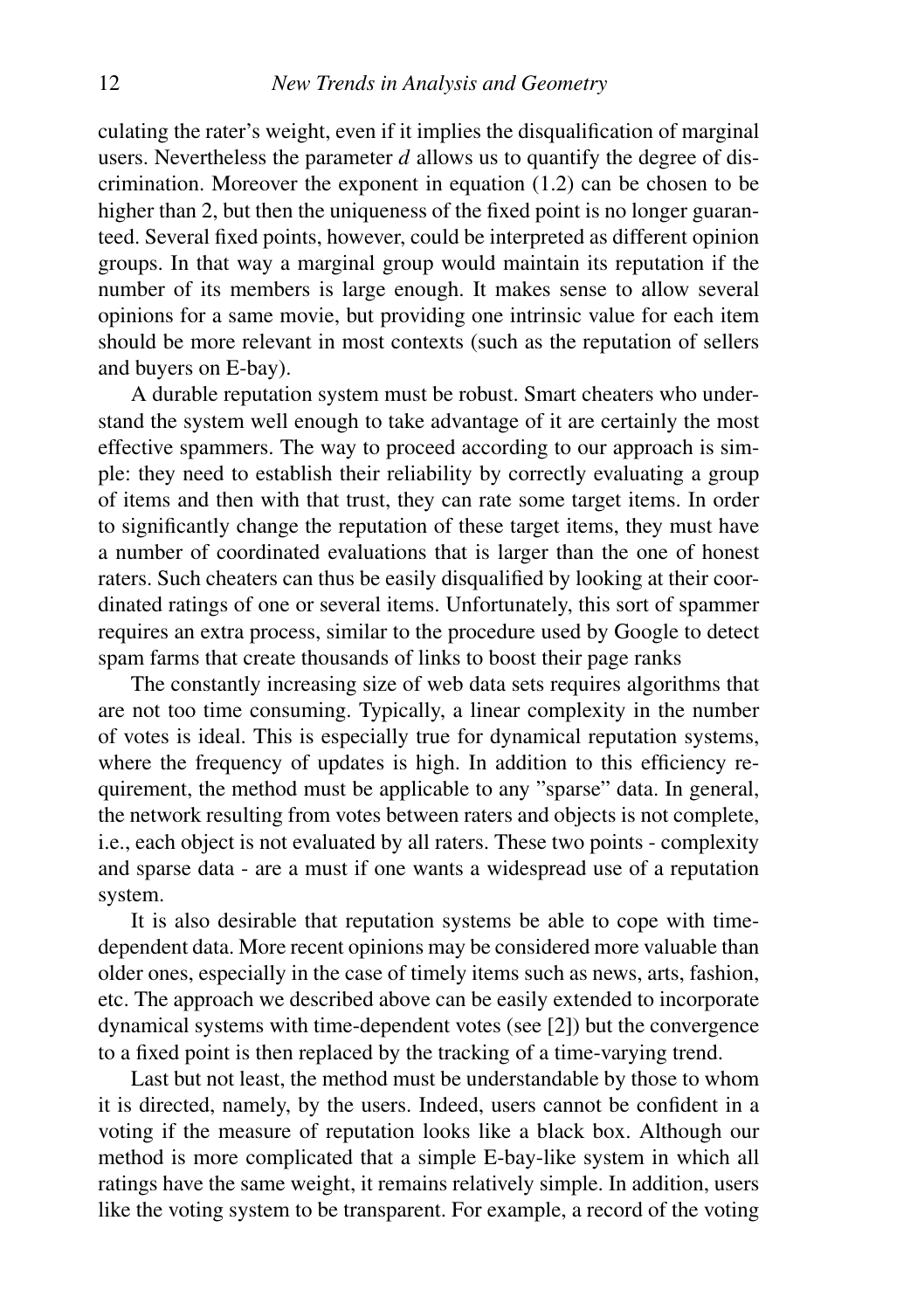history and comments from the raters helps users to develop their own opinions.

Note that all figures in this chapter are taken from Chapter 7 of the first author's Ph.D. thesis, Cristobald de Kerchove [3].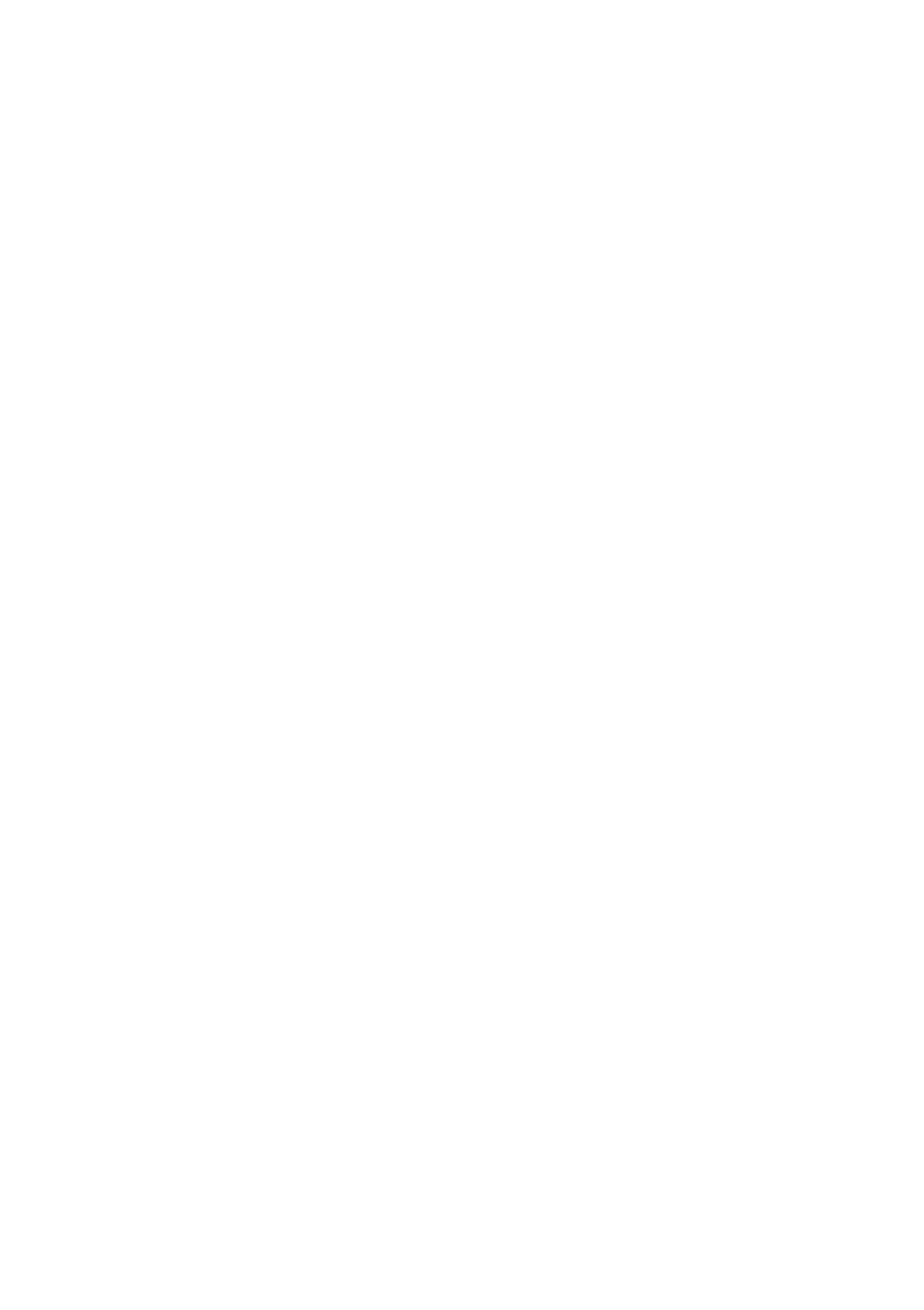# **Bibliography**

- [1] CNN article, *Canadian skaters get gold; judge suspended,* https:// www.cnn.com/2002/US/02/15/oly.skate.row/
- [2] C. de Kerchove, P. Van Dooren, *Iterative Filtering for a Dynamical Reputation System*, Siam J. Matrix Anal. Appl. (2008).
- [3] C. de Kerchove, *Ranking Large Networks: Leadership, Optimization, and Distrust* Ph.D. thesis, Universtie catholique de Louvain, Louvain- ´ la-Neuve, Belgium, 2009.
- [4] V. Ginsburgh, A. Noury, *Cultural Voting: The EuroVision Song Contest*, mimeo, 2004; available online from http://ideas.repec.org/ p/cor/louvco/2005006.html#download
- [5] E. Kotsovinos, P. Zerfos, N. M. Piratla, N. Cameron, S. Agarwal, *Jiminy: A Scalable Incentive-Based Architecture for Improving Rating Quality*, iTrust06, LNCS 3986 (2006), 221-236.
- [6] P. Laureti, L. Moret, Y.-C. Zhang, Y.-K. Yu, *Information Filtering via Iterative Refinement*, EuroPhysic Letter 75 (2006), 1006-1012.
- [7] The New York Times article, *FIGURE SKATING; 2 French Officials Suspended 3 Years In Skating Scandal,* https://www.nytimes.com/2002/05/01/sports/figure-skating-2-frenchofficials-suspended-3-years-in-skating-scandal.html
- [8] Wikipedia 2002 Winter Olpympics Figure Skating Scandal, https://en.wikipedia.org/wiki/2002\_Winter\_Olympics\_ figure\_skating\_scandal#The\_competition
- [9] S. Zhang, Y. Ouyang, J. Ford, F. Make, *Analysis of a Low-dimensional Linear Model under Recommendation Attacks*, Proceedings of the 29th annual International ACM SIGIR conference on Research and development in information retrieval, (2006), 517-524.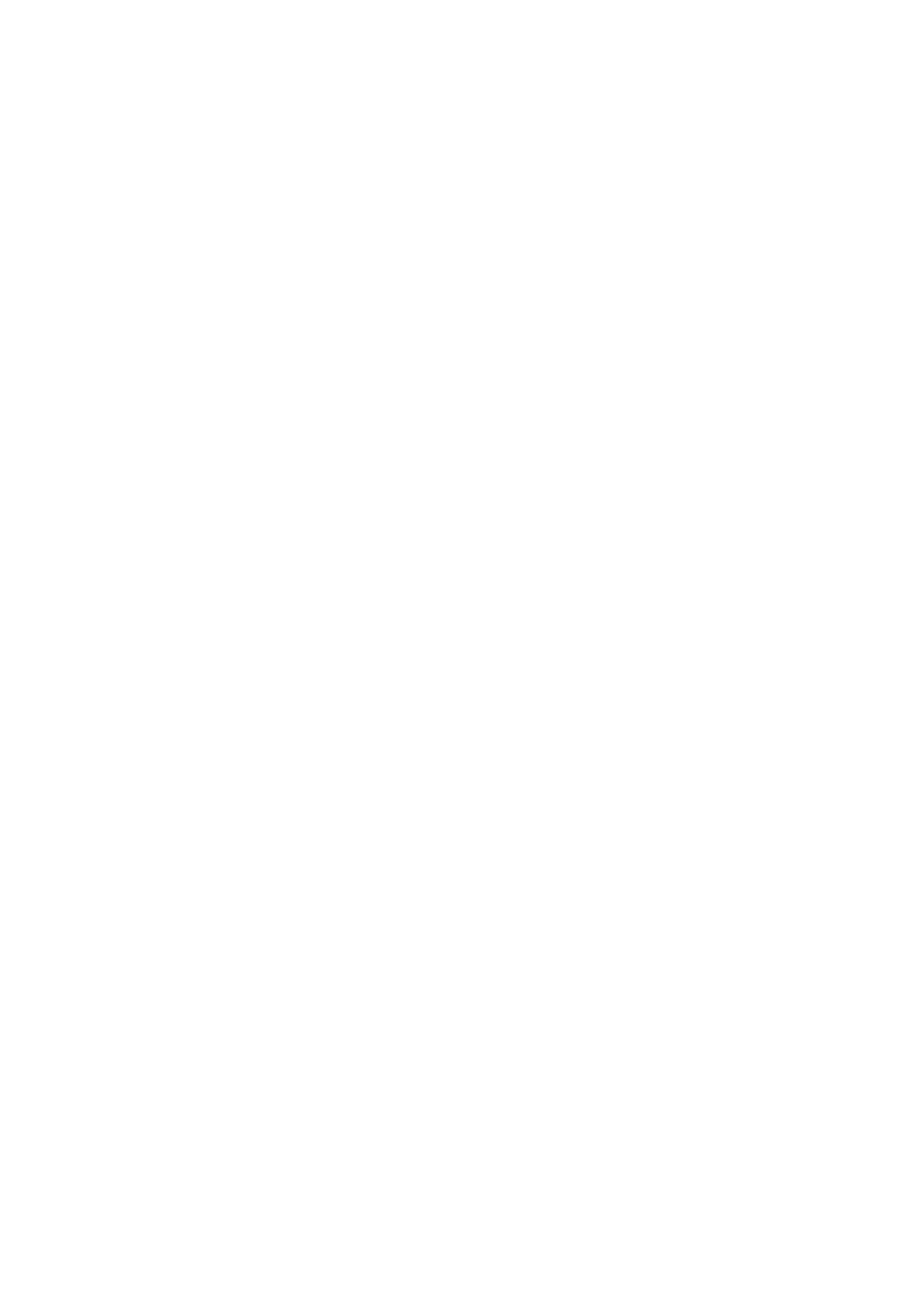# Chapter 2

# A priori regularity of parabolic partial differential equations

## F. Berkemeier

*King Abdullah University of Science and Technology (KAUST), CEMSE Division, Thuwal 23955-6900, Saudi Arabia, E-mail: francisco.berkemeier.1@kaust.edu.sa*

### D. A. Gomes

*King Abdullah University of Science and Technology (KAUST), CEMSE Division, Thuwal 23955-6900, Saudi Arabia, E-mail: diogo.gomes@kaust.edu.sa*

This Chapter is devoted to the analysis of parabolic partial differential equations and to the development of methods that provide *a priori* estimates for solutions with singular initial data. These estimates are obtained by understanding the time decay of the norms of the solutions. First, regularity results are derived for the Fokker-Planck equation by estimating the decay of Lebesgue norms. These estimates depend on integral bounds for the advection and diffusion. Then, we apply similar methods to the heat equation. Finally, we conclude by extending our techniques to the porous media equation. The sharpness of our results is confirmed by examining known solutions of these equations. Our main contribution is the use of functional inequalities to establish the decay of norms by means of nonlinear differential inequalities. These are then combined with ODE methods to deduce estimates for the norms of the solutions and their derivatives.

# 2.1 Introduction

Parabolic partial differential equations are often used to describe the diffusion of mass, momentum or heat through a material. A classical parabolic